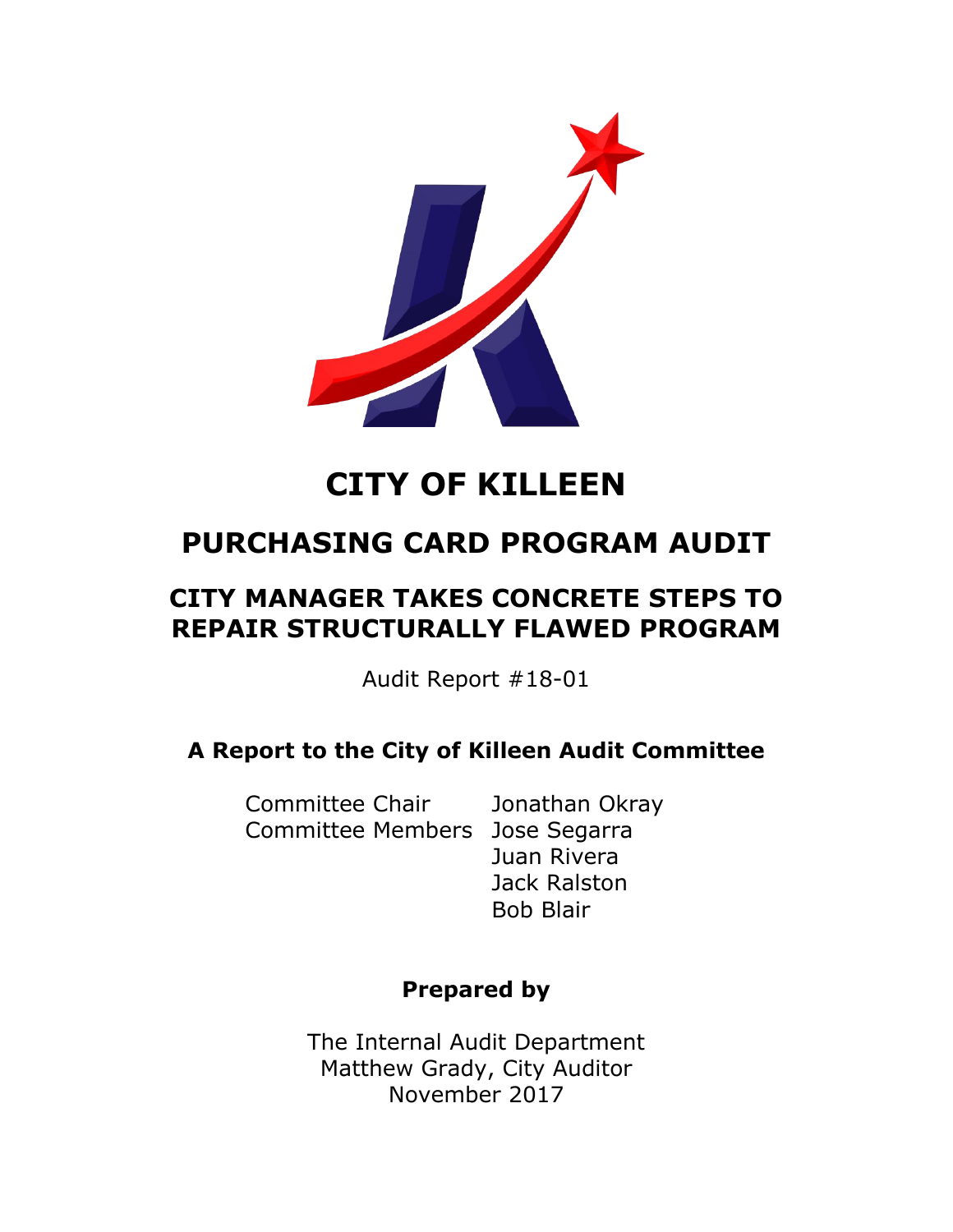

#### **AUDIT REPORT HIGHLIGHTS**

#### **Why Was This Audit Conducted?**

The City Auditor conducted this audit because: (1) the program has never been audited; (2) p-card programs are an inherently highrisk area; (3) the program experienced a prior incident of abuse; and (4) the City Manager had requested a review of the program.

#### **What Was Recommended?**

The City Auditor recommended thorough policy revisions to align program policy with best practices, as well as the development of reporting systems to help management monitor and evaluate the program.

# **Purchasing Card Program Audit**

Mayor and Council,

I am pleased to present this audit of the City of Killeen's Purchasing Card Program.

#### **BACKGROUND**

The City's Purchasing Card (P-Card) program was created in FY 2008 to help streamline the procurement process for low-dollar, routine purchases. From FY 2012 through FY 2016, p-card purchases doubled from \$2.5 million to \$5 million. At the time of the audit, there were a total of 243 p-cards in circulation, or about 1 p-card for every 5 employees.

#### **OBJECTIVES AND SCOPE**

The objectives of the audit were to (1) determine if program policies are in line with GFOA best practices, and (2) assess both the design and implementation of the program's internal controls. The scope of the audit focused primarily on, but was not limited to P-Card program activity from FY 2012 through FY 2016.

#### **AUDIT RESULTS**

The P-Card program's internal control system is deeply flawed, resulting from a legacy of permissiveness and weak internal controls established early in the program's history. The City revised its policy in October 2016, in the wake of the former City Auditor's investigation into habitual, long-term abuse of p-card privileges, but the systemic problems went unaddressed. The City Manager agreed with the findings and recommendations, and has already taken significant steps to address the program's weaknesses, including sharply reducing the number of p-cards in circulation, establishing a formal p-card training program, developing a process for documenting p-card violations, and strengthening policy guidance on p-card operations.

The City Auditor greatly appreciates the cooperation of the City Manager, Finance Director, Purchasing Division and departmental staff in the completion of this audit.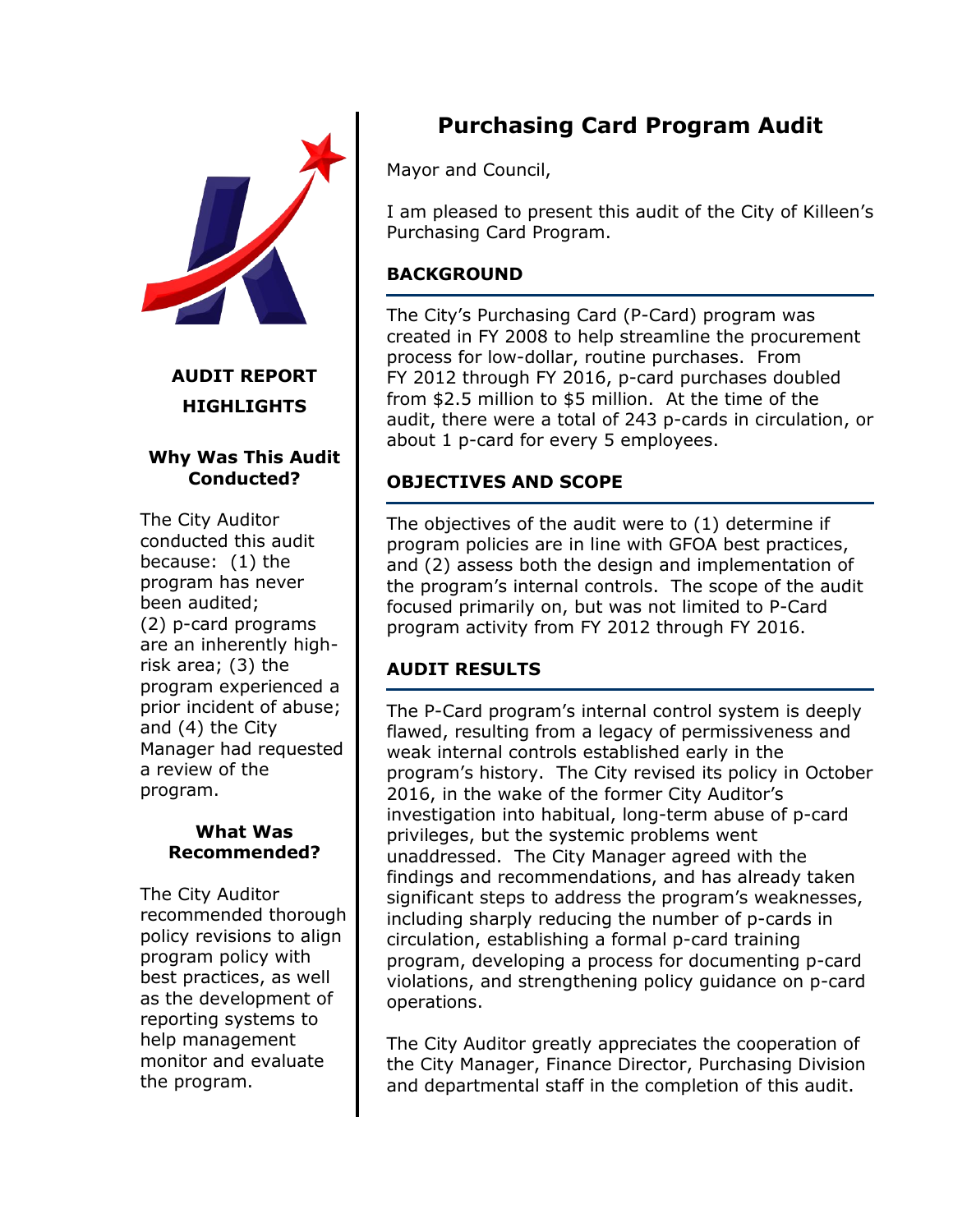# **TABLE OF CONTENTS**

| City Manager Has Taken Concrete Steps to Repair Structurally  |  |
|---------------------------------------------------------------|--|
|                                                               |  |
|                                                               |  |
|                                                               |  |
|                                                               |  |
|                                                               |  |
| Risk Assessment - What Can Go Wrong?  10                      |  |
| Control Activities - How Do We Prevent It From Going Wrong?10 |  |
| Information and Communication - Facilitating the Flow of      |  |
|                                                               |  |
|                                                               |  |
|                                                               |  |
|                                                               |  |

#### APPENDICES

| APPENDIX A: OBJECTIVES, SCOPE AND METHODOLOGY 22      |  |
|-------------------------------------------------------|--|
|                                                       |  |
|                                                       |  |
| Statement of Compliance with Audit Standards23        |  |
| APPENDIX B: GFOA BEST PRACTICES FOR P-CARD PROGRAMS24 |  |
|                                                       |  |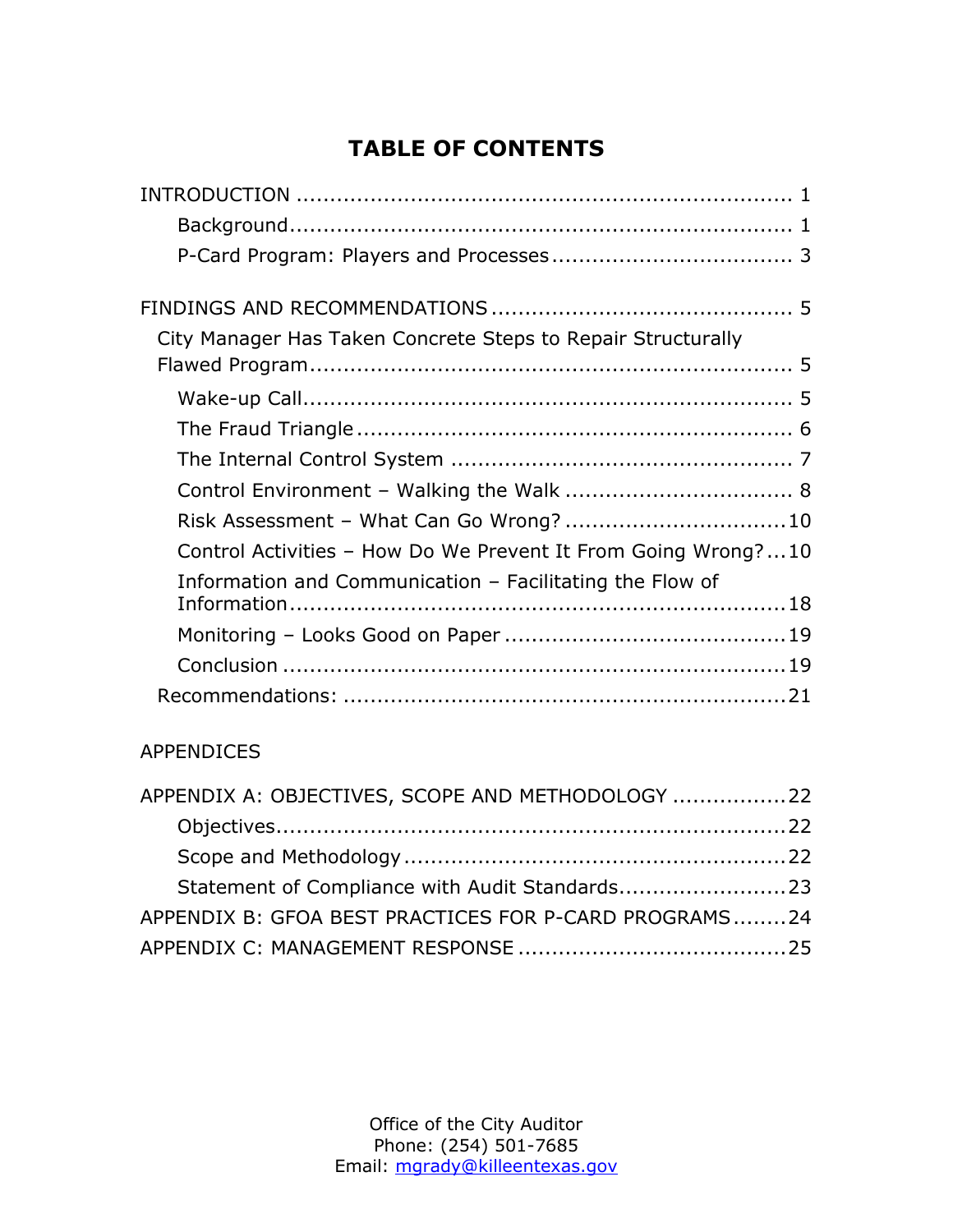### <span id="page-3-0"></span>**INTRODUCTION**

The City Auditor conducted this performance audit of the City of Killeen's Purchasing Card (P-Card) program pursuant to Article III, Chapter 40 of the City Charter, as Amended May 11, 2013, and in accordance with the City Auditor's Annual Audit Plan, approved by the Audit Committee, April 17, 2017.

We included this audit in the Annual Audit Plan based on the following criteria: (1) the program has never been audited; (2) purchasing card programs are an inherently high-risk area; (3) the program has experienced at least one prior incident of abuse; and (4) the City Manager had requested a review of the program.

The objectives of the audit were to (1) determine if the City's P-Card program policies are in line with Government Finance Officers Association (GFOA) and other best practices; and (2) assess both the design and implementation of the program's internal controls with regard to their ability to deter and detect the occurrence of fraud and abuse. $<sup>1</sup>$  The scope of the review focused primarily on, but was not</sup> limited to P-Card activity from FY 2012 through FY 2016.

#### <span id="page-3-1"></span>**Background**

 $\overline{a}$ 

Local governments' use of p-cards dates back to the early 1990's, and has gained in popularity since as a more efficient and cost effective alternative to the traditional purchase-order-driven procurement process for low-dollar, high-volume purchases. The benefits most often attributed to p-cards include (1) the reduction in operational costs, with net savings estimated at about \$82 per transaction; (2) more timely payments to vendors; (3) quicker delivery of goods and services; and (4) rebates on P-Card usage. $2$ 

City-wide use of p-cards dates back about 10 years to the creation of the City's original P-Card program in FY 2008. Between FY 2012 and

 $<sup>1</sup>$  The GFOA represents public finance officials throughout the United States and</sup> Canada. Founded in 1906, the GFOA's mission is to enhance and promote the professional management of governmental resources.

<sup>&</sup>lt;sup>2</sup> The National Institute of Governmental Purchasing in its 2009 Purchasing Card Benchmark Survey of American cities and counties estimated the average net savings from P-Card usage at about \$82 per transaction.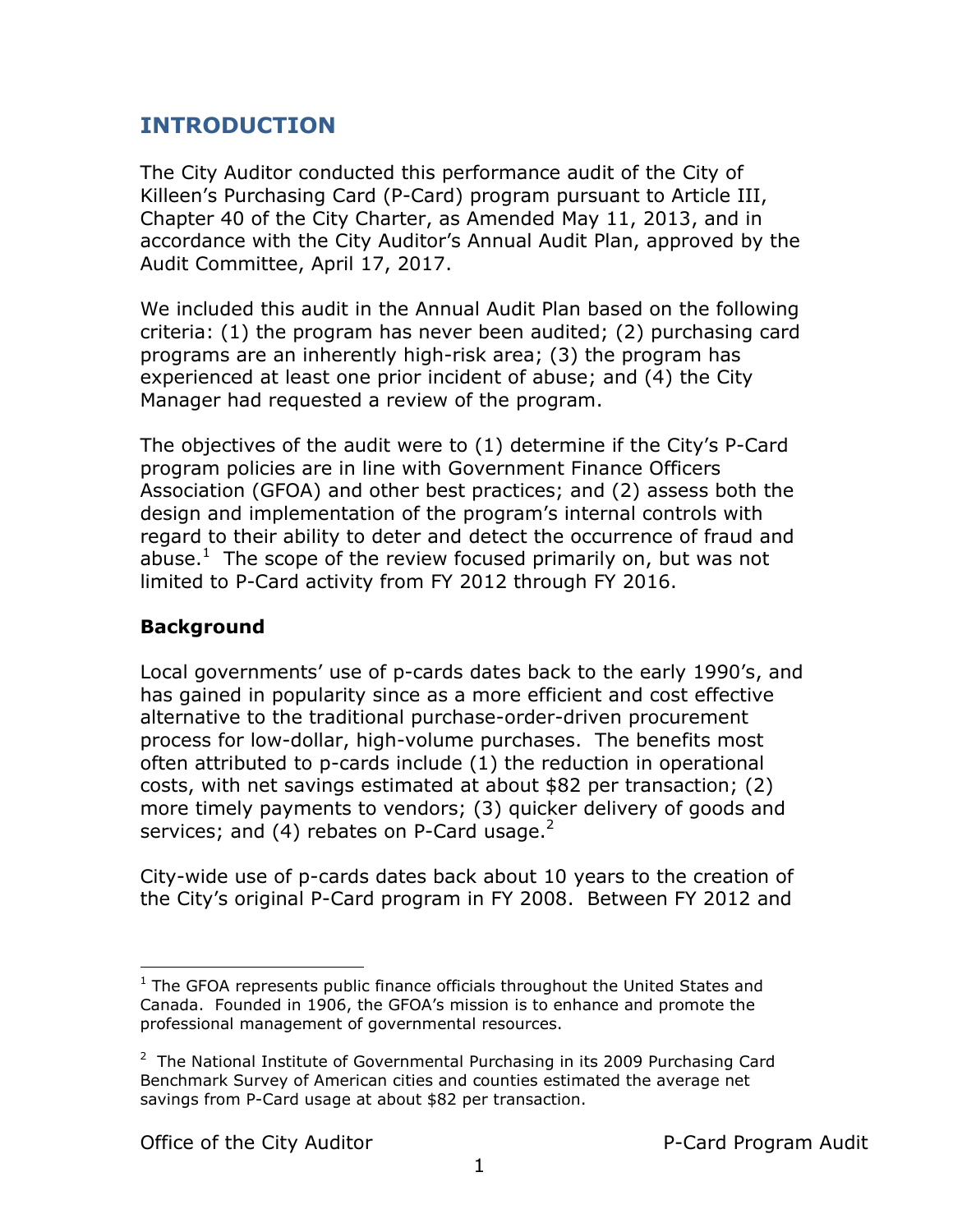FY 2016, the number of p-cards in circulation averaged about 285. At the time of audit, there were 243 p-cards in circulation.

In FY 2012, the City established a P-Card Administrator position in its Purchasing Division, and hired a full-time P-Card Administrator to monitor the program. Prior to that, day-to-day monitoring of p-card activity fell largely to various Finance staff. It was at this time that the City moved from JP Morgan, its initial p-card vendor, to its current provider, Citibank. From FY 2012 through FY 2016, P-Card program activity grew both in the total dollars expended, which doubled from approximately \$2.5 million in FY 2012 to more than \$5 million in FY 2016, and in the number of p-card transactions, which grew from about 14,000 in FY 2012, to 16,000 in FY 2016.



Source: AS400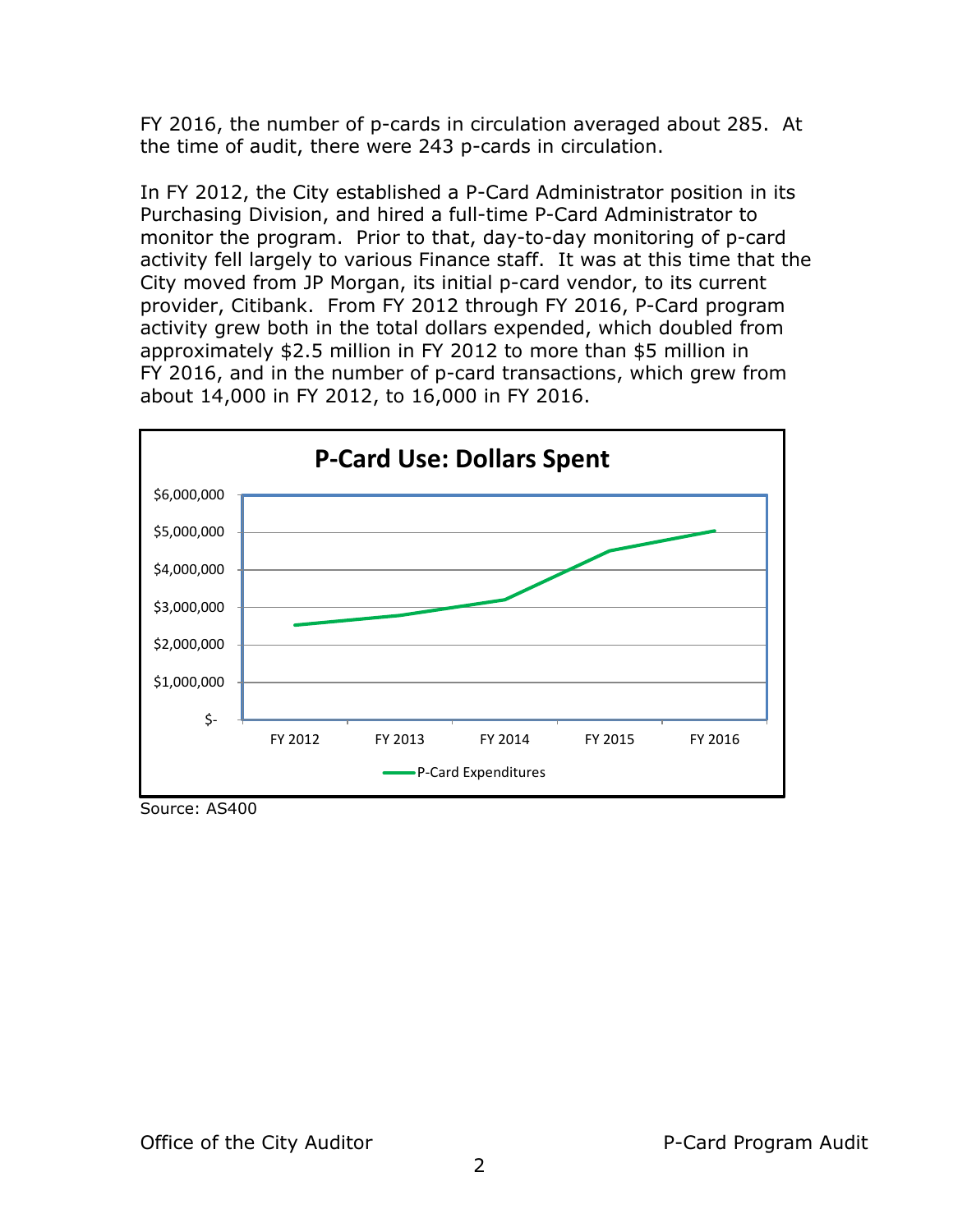

Source: AS400

#### <span id="page-5-0"></span>**P-Card Program: Players and Processes**

The P-Card program revolves around three main players: The P-Card Administrator, who serves as the central hub for p-card activity; the P-Card Processors, who serve in a liaison capacity between the departments and the P-Card Administrator, and the P-Cardholders. Duties performed by each include, but are not limited to the following:

P-Card Administrator

- Issues new cards requested by the departments, and cancels cards no longer in use.
- ▶ Sets monthly and per-transaction limits for cards issued, as well as the appropriate Merchant Commercial Codes (MCC).<sup>3</sup>
- ▶ Downloads transactions weekly from Citibank and disseminates to P Card Processors via AS400.<sup>4</sup>
- ▶ Reviews receipts received weekly from P-Card Processors for completeness and accuracy.
- Prepares weekly batches of p-card transactions and forwards to Accounts Payable for payment to Citibank.
- $\blacktriangleright$  Provides training and guidance to processors and cardholders.

 $\overline{a}$ 

 $3$  Four-digit number used to categorize businesses by the type of goods or services it provides. MCC codes can be used along with spending limits to tailor authorized pcard use to each cardholder account.

 $4$  AS400 refers to the Superion enterprise resource planning (ERP) software currently used by the City.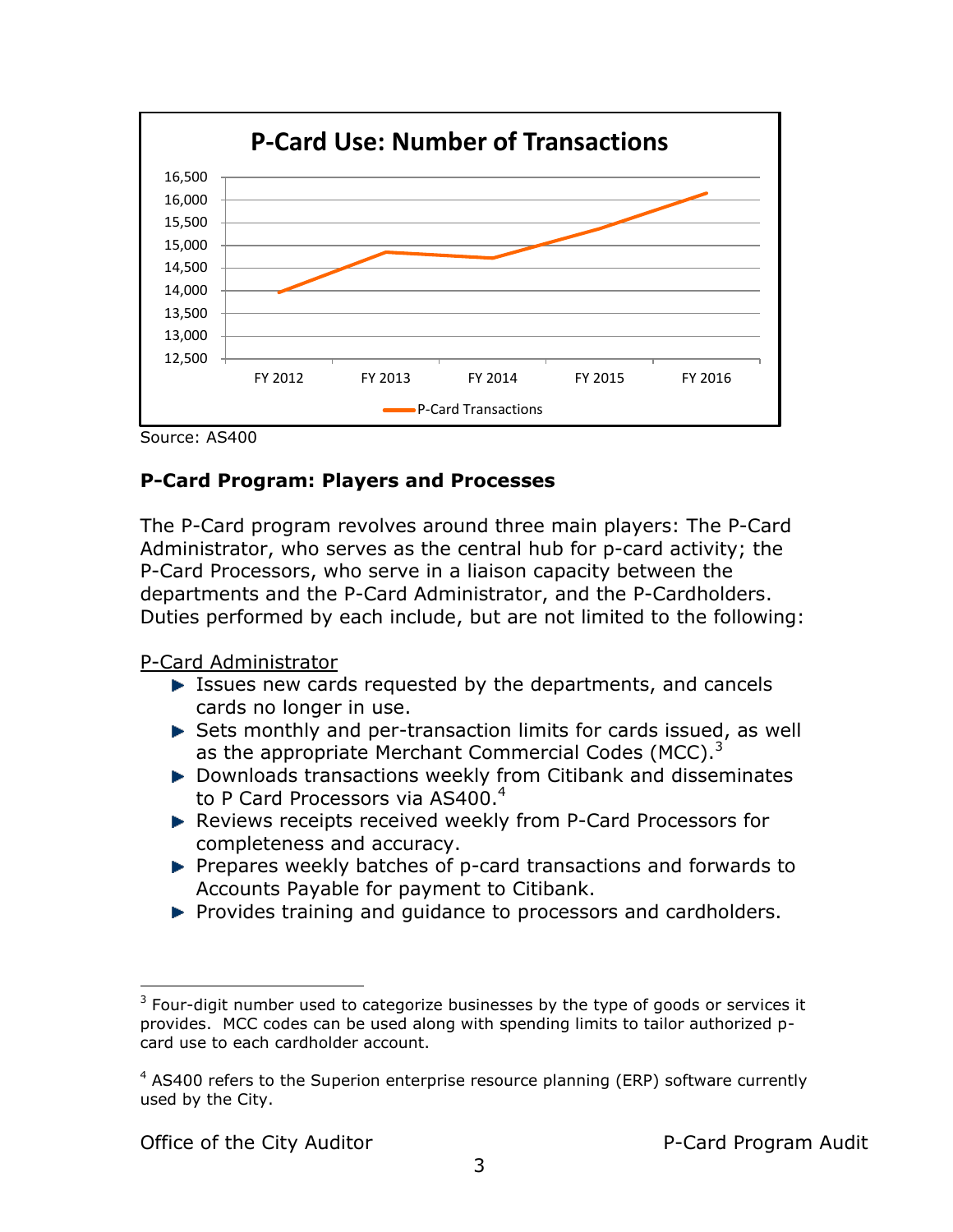P-Cardholders

- ▶ Makes authorized purchases of goods and/or services, when necessary, in accordance with P-Card policy guidance.
- ▶ Obtains receipts for all purchases and submits to P-Card Processors on a timely basis.
- **Ensures that taxes are not included in the purchase.**
- **Maintains p-cards in a secure location.**

P-Card Processors

- ▶ Obtains and reviews receipts for pending transactions from P-Cardholders on a timely basis.
- Assigns pending transactions to the proper budget account.
- $\blacktriangleright$  Provides weekly transactions with back-up to the Department Director for review and approval.

#### **Statement of Compliance with Audit Standards**

We conducted this performance audit in accordance with generally accepted government auditing standards. Those standards require that we plan and perform the audit to obtain sufficient, appropriate evidence to provide a reasonable basis for our findings and conclusions based on our audit objectives. We believe that the evidence obtained provides a reasonable basis for our findings and conclusions based on our audit objectives.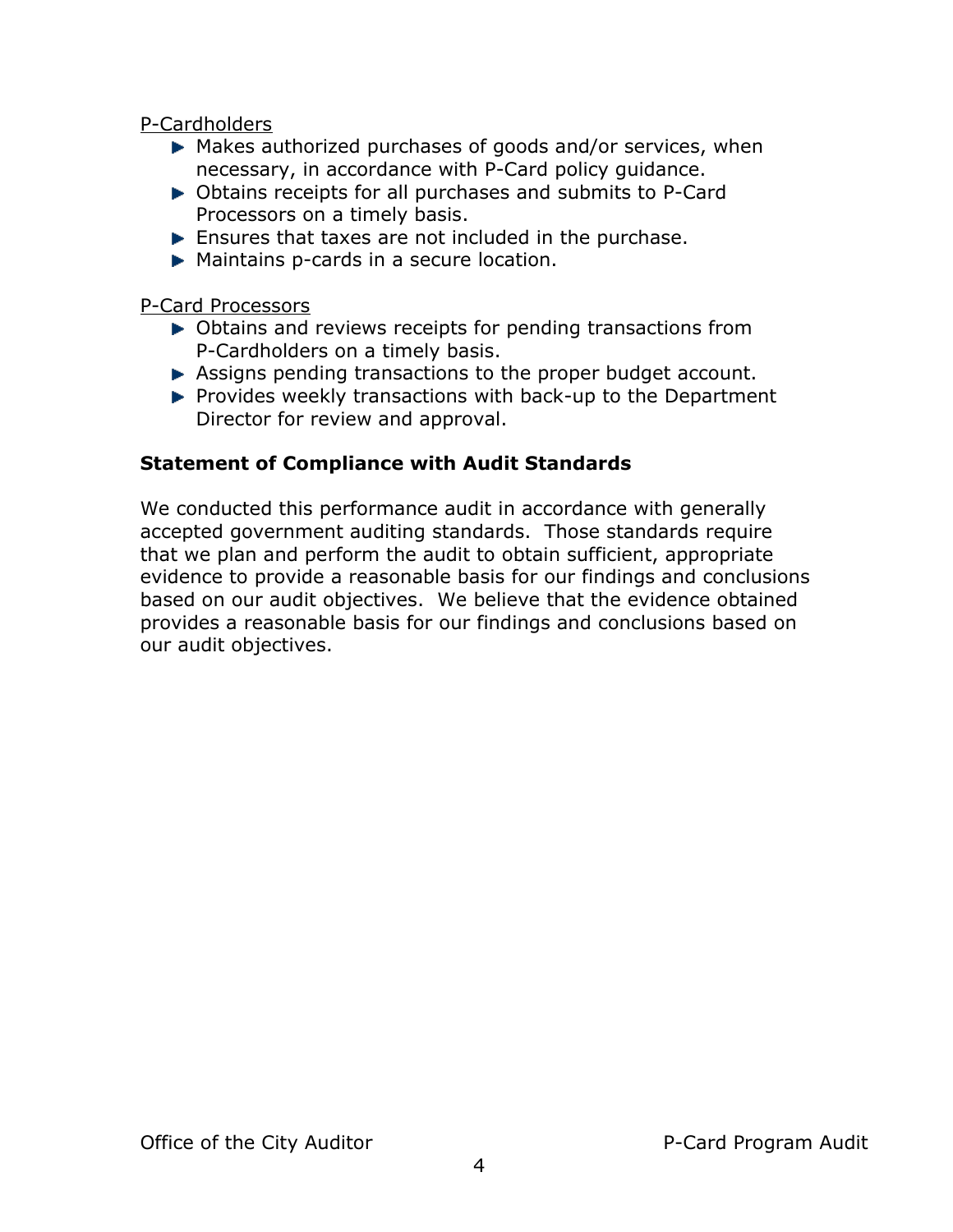#### <span id="page-7-0"></span>**FINDINGS AND RECOMMENDATIONS**

#### <span id="page-7-1"></span>**City Manager Has Taken Concrete Steps to Repair Structurally Flawed Program**

The City's P-Card program can be likened to a sturdy house frame resting upon a fundamentally flawed foundation. The P-Card Administrator, P-Card Processors, and the overwhelming majority of P-Cardholders are dedicated, conscientious professionals, but they are working within the confines of a fundamentally flawed system of internal controls. These systemic flaws include the lack of pre-authorization for many purchases, no provisions for reconciliation of p-card statements, and the lack of a formal training program for cardholders and their supervisors. In addition, the program has no mechanism for reviewing p-card utilization. As a result the number of p-cards in circulation has been allowed to proliferate beyond the needs of the program. Finally, the lack of clarity and consistency in both the design and implementation of policy guidance on prohibited practices has allowed the program to become vulnerable to abuse. Taken as a whole, these weaknesses have compromised the internal control system's capacity to deter and detect incidents of fraud and abuse. The City Manager has already taken significant corrective action to address some of these program weaknesses, including sharply reducing the number of cards in circulation, implementing a p-card training program, and strengthening the City's program policy, which will be required to fully address the structural deficiencies in the internal control system.

#### <span id="page-7-2"></span>**Wake-up Call**

On November 18, 2015, the former City Auditor was notified by the Chief of Police of an allegation of inappropriate p-card use by an employee in the Fire Department. The City Auditor's investigation revealed a pattern of abuse going back as far as 2008, which included payments for personal phone bills, unauthorized car rentals, and meals at local restaurants, resulting in approximately \$2,700 in fraudulent charges. According to colleagues, the employee had encouraged at least one other employee to use their card for personal purchases, indicating he was not only p-card abuser, but a corrupting influence, as well. By the time the former City Auditor was notified, the former Executive Director for Support Services had already directed the

Office of the City Auditor **P-Card Program Audit**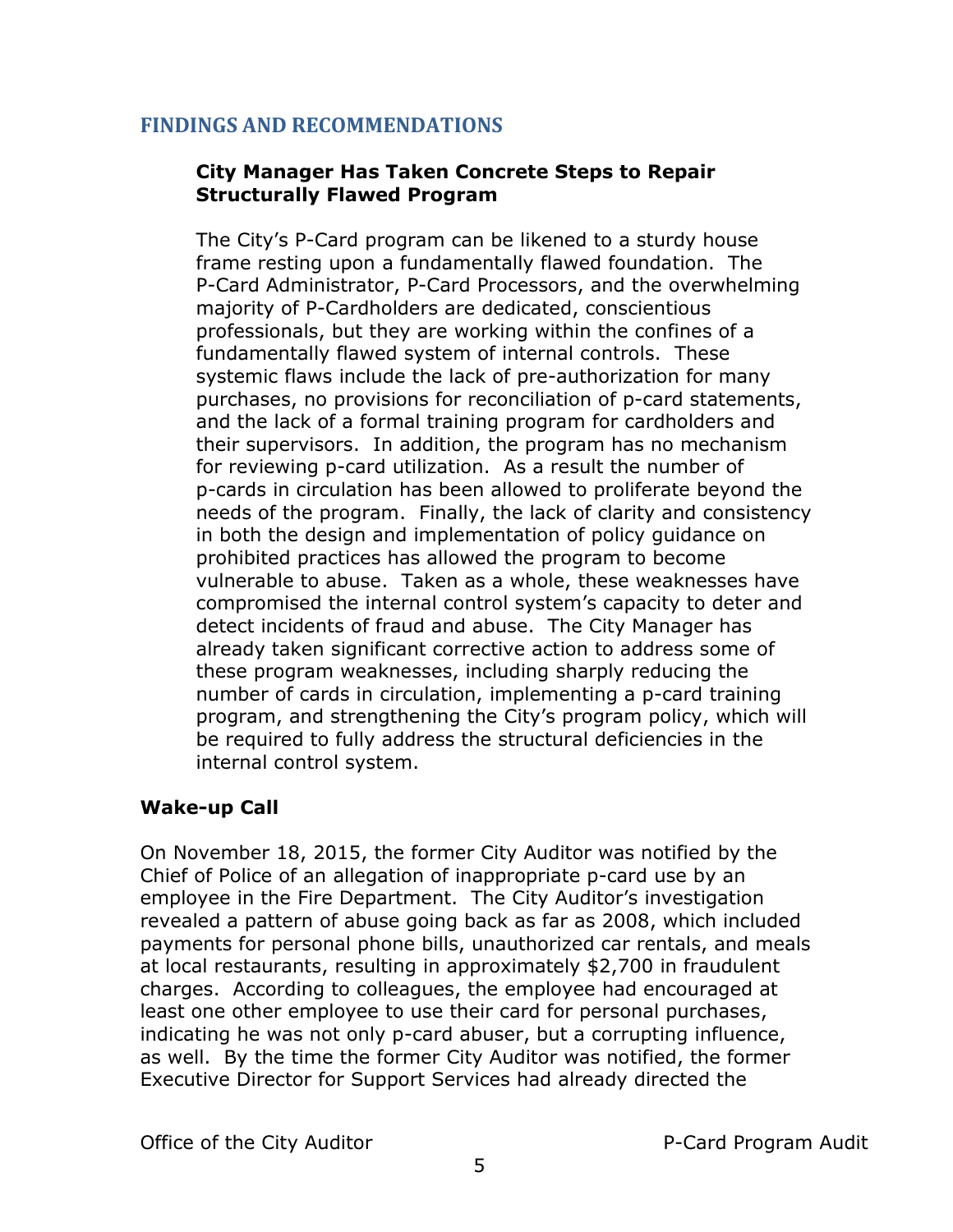P-Card Administrator to reduce the employee's p-card limit to \$0.00, effectively suspending the card, albeit only after the  $15<sup>th</sup>$  incident in a six-year string of "accidental" personal purchases. Surprisingly, the Executive Director chose not to fully revoke the employee's p-card privileges, suggesting that at some point the individual's p-card privileges might be reinstated. It would be January 2016, nearly eight years after the initial "accidental" personal purchase that the P-Card Administrator, in the absence of further direction from above, acted on her own initiative and cancelled the employee's p-card. The department took no disciplinary action against the employee during the six-year period of abuse. It was only after the former City Auditor's investigation that the department finally acted, in the form a letter of counseling. While the costs for the fraudulent charges were ultimately recovered from the employee, the incident exposed fundamental weaknesses in the program's internal control system, in its design, and implementation.



#### <span id="page-8-0"></span>**The Fraud Triangle**

In the early 1950's American criminologist Donald Cressey developed a theory defining the three elements necessary for fraud to occur. That theory, now widely accepted, is referred to as the "Fraud Triangle." The element termed "Pressure" refers to external forces pushing down on an employee, usually financial in nature. "Rationalization" refers to an employee's ability to justify in their own mind the dishonest act. "Opportunity" refers to the ability to get away with the dishonest act.

Office of the City Auditor **P-Card Program Audit**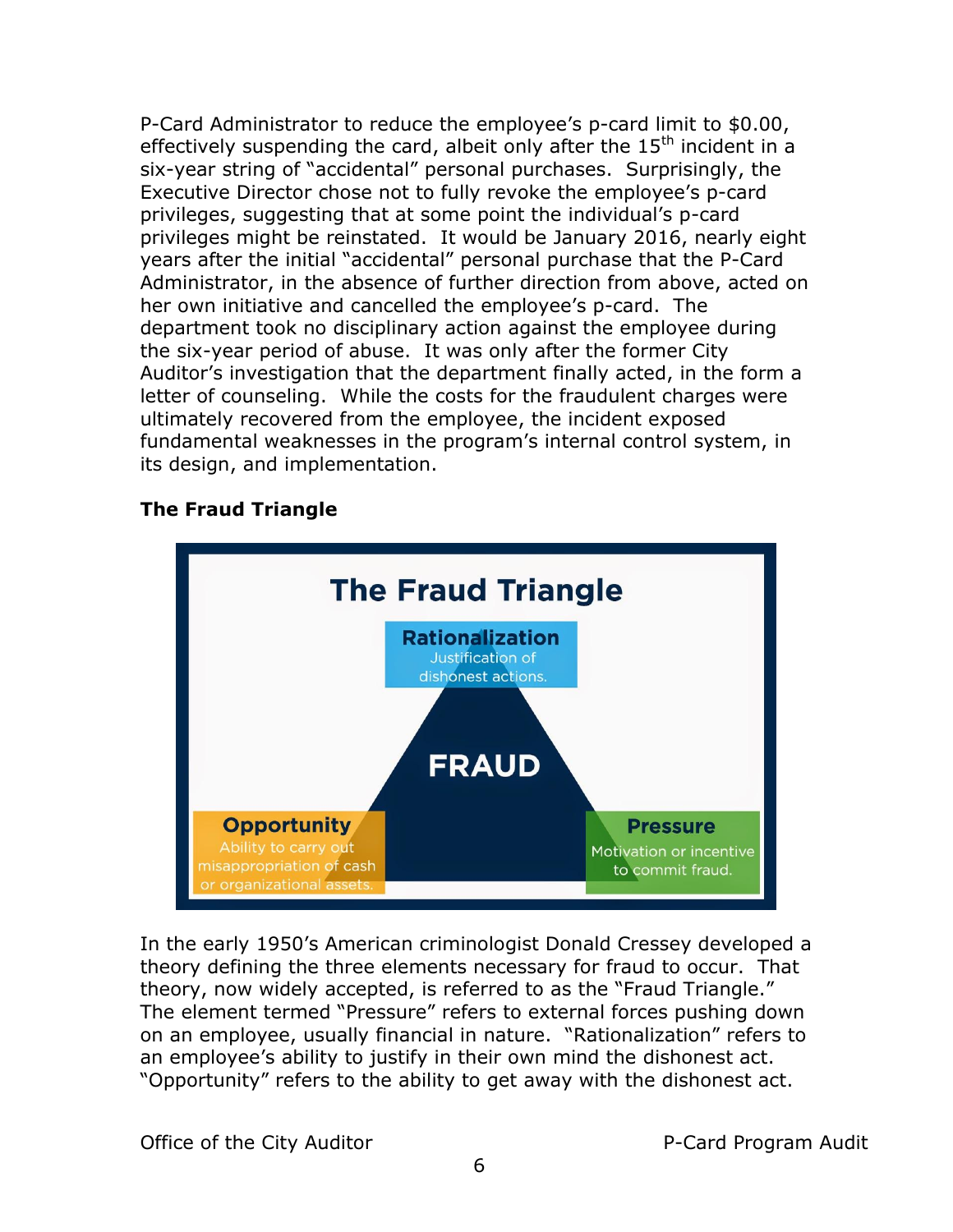There is arguably little an employer can do about external pressures affecting their employees; perhaps employee assistance programs, to a certain extent. There is even less an employer can do to affect an employee's psychological make-up. The one area, in which employers can exercise control is in closing the window of opportunity to commit fraud. This is where the internal control system comes into play.

#### <span id="page-9-0"></span>**The Internal Control System**

The term "internal control" typically conjures up images of policies and procedures involving checklists, logs, reconciliations and other procedures. However, policies and procedures are but one component among several that comprise an effective internal control system. To understand how and why the system failed in the case reported to the former City Auditor, it is helpful to know what these components are, and how they relate to the system as a whole.

In 1992, the Committee of Sponsoring Organizations (COSO) developed a conceptual framework defining the components necessary to create an effective system of internal controls.<sup>5</sup> That model is now widely recognized as the definitive standard against which organizations measure the effectiveness of their internal control systems. COSO recently expanded its conceptual framework by drilling down into the components to further define their guiding principles, but the five core components remain the same, as follows:



 $5$  COSO was organized in 1985 to provide thought leadership dealing with three interrelated subjects: enterprise risk management (ERM), internal control, and fraud deterrence. The sponsoring organizations were the American Accounting Association (AAA), the American Institute of Certified Public Accountants (AICPA), Financial Executives International (FEI), the Institute of Internal Auditors (IIA), and the Institute of Management Accountants (IMA).

Office of the City Auditor **P-Card Program Audit** 

 $\overline{a}$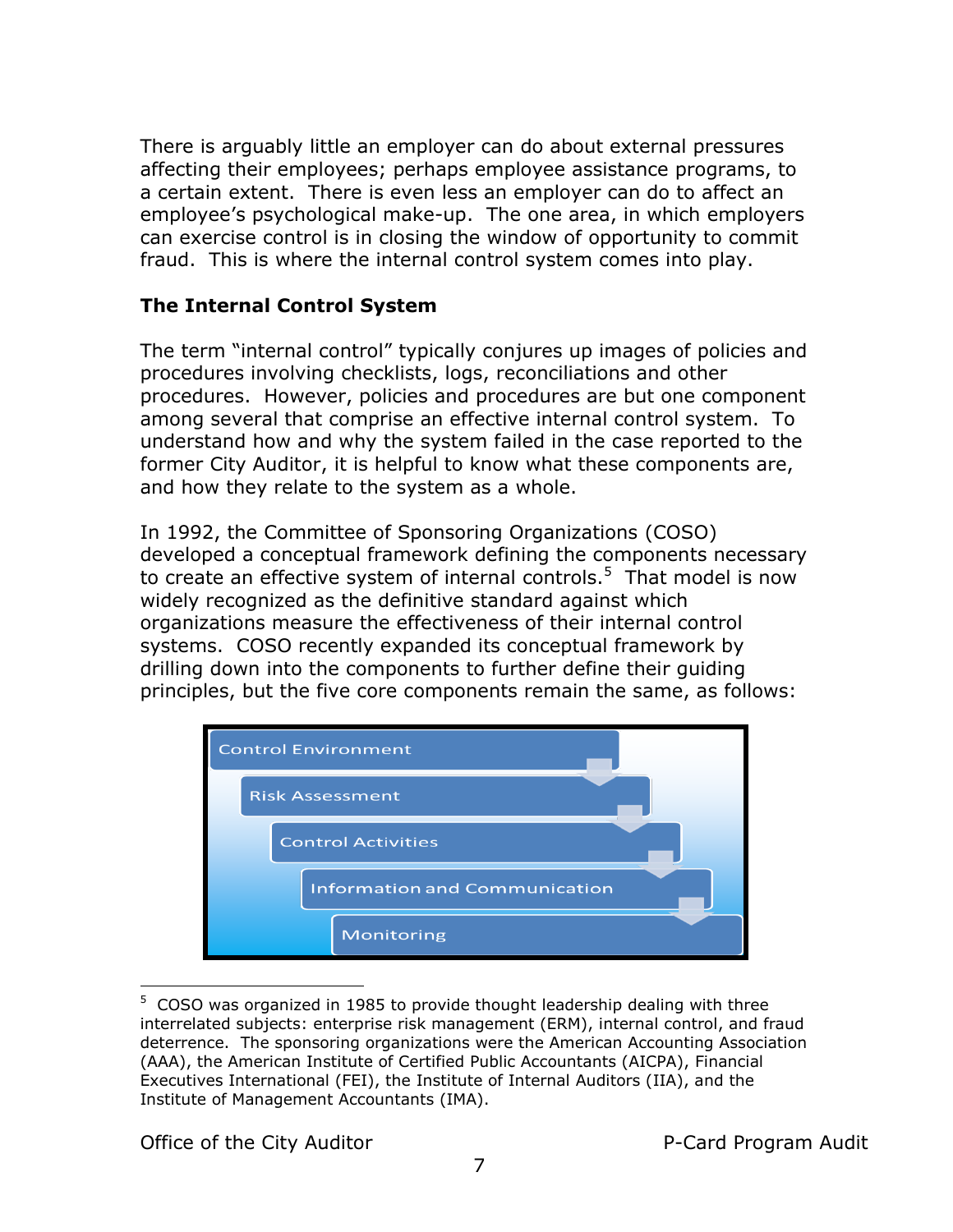- **Control Environment**: Sometimes referred to as "the tone at the top," Control Environment refers to the example set by executive management in its attitude toward the organization's internal controls. In short, Control Environment refers to the extent to which management "walks the walk" in its approach to internal controls.
- **Risk Assessment**: What can possibly go wrong? Risk Assessment seeks to identify risk factors, both external and internal, that could prevent the organization from achieving its objectives.
- **Control Activities**: Control Activities refers to the policies and procedures put in place to meet the organization's objectives, while minimizing the risk factors identified in the risk assessment.
- **Information and Communication**: The internal control system cannot exist in a vacuum. Information and Communication refers to the need to foster the flow of relevant information both to and from management regarding the effectiveness of the internal control system at meeting the organization's objectives.
- **Monitoring**: Management needs to continually evaluate the performance of its system of internal controls to identify and correct any flaws in the system.

In the following pages, we will evaluate the P-Card program's internal control system through the lens of the COSO conceptual framework. It is important to reiterate that the current Administration has taken significant steps since the completion of audit fieldwork to strengthen the program, and those actions are **highlighted** throughout this report.

#### <span id="page-10-0"></span>**Control Environment – Walking the Walk**

Whether intentional or unintentional, executive management's collective attitudes and practices in the workplace result in a "tone at the top" that invariably filters down through the ranks of an organization. An internal control system cannot function effectively without the support of executive management, who must not only enforce an organization's internal controls, but live by them, as well.

With regard to the P-Card program, executive management set a "tone at the top" early in the program's history, first by not properly staffing the program with a full-time program administrator, and second by engaging in frequent, inappropriate use of p-cards for breakfast and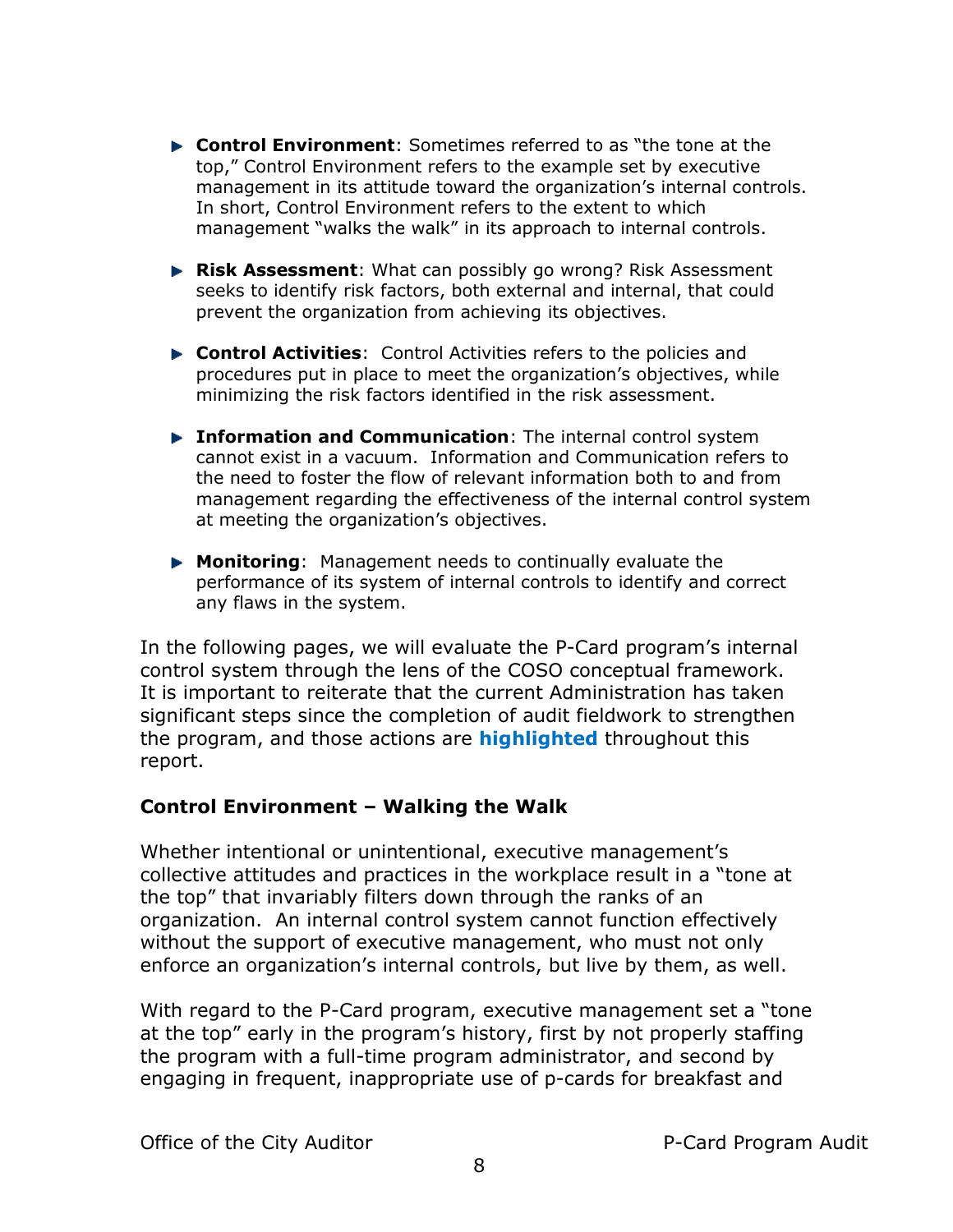lunch meetings with staff or other managers, for holiday parties and other special occasions, for coffee and kitchen supplies, and for flowers and treats for Administrative Assistants' Day. While such expenditures are not uncommon in the private sector, they are generally frowned upon, and usually prohibited in the public sector. The City of McAllen, for example, specifically prohibits the use of p-cards for food and/or drinks for staff meetings, as well as for business meals. Federal grant programs would disallow such expenditures if charged against a federal grant. These were not extravagant expenditures, amounting to less than \$10,000 over several years, but they were nonetheless inappropriate uses of public dollars, and were symptomatic of an attitude of permissiveness on the part of senior management toward the use of government p-cards.

Throughout its 10-year history there is no evidence of any employee's p-card privileges ever being permanently revoked. Some were suspended, but only temporarily, and then reinstated. One possible explanation is that none of the employees issued p-cards over the past 10 years ever committed any p-card violations warranting revocation of privileges. However, the City Auditor noted at least one additional instance of multiple "accidental" personal purchases, involving eight instances of abuse over a six-year period that resulted neither in disciplinary action, nor the loss of p-card privileges. Another involved an employee sharing their p-card with other employees.

A more likely explanation for the lack of policy enforcement is that prior managements' own permissive practices and attitudes toward p-card use contributed to a lax control environment, in which abusive practices were permitted to persist. When supervisors, department heads and senior executives repeatedly give a cardholder a pass on p-card violations, as happened in the above-mentioned case, it sets a tone, and it conveys a message that internal controls are not important. Not surprisingly, the City continues to struggle with the legacy of the control environment established early in program's history, in particular in the area of food purchases, which will be discussed later in the report.

**The current administration it should be noted, has endeavored to set its own "tone at the top," one that appears grounded in accountability, transparency, and fiscal discipline, as evidenced by the City's FY 2018 balanced budget, and ongoing efforts to strengthen the City's internal control policy framework. This represents a positive step in the right direction.**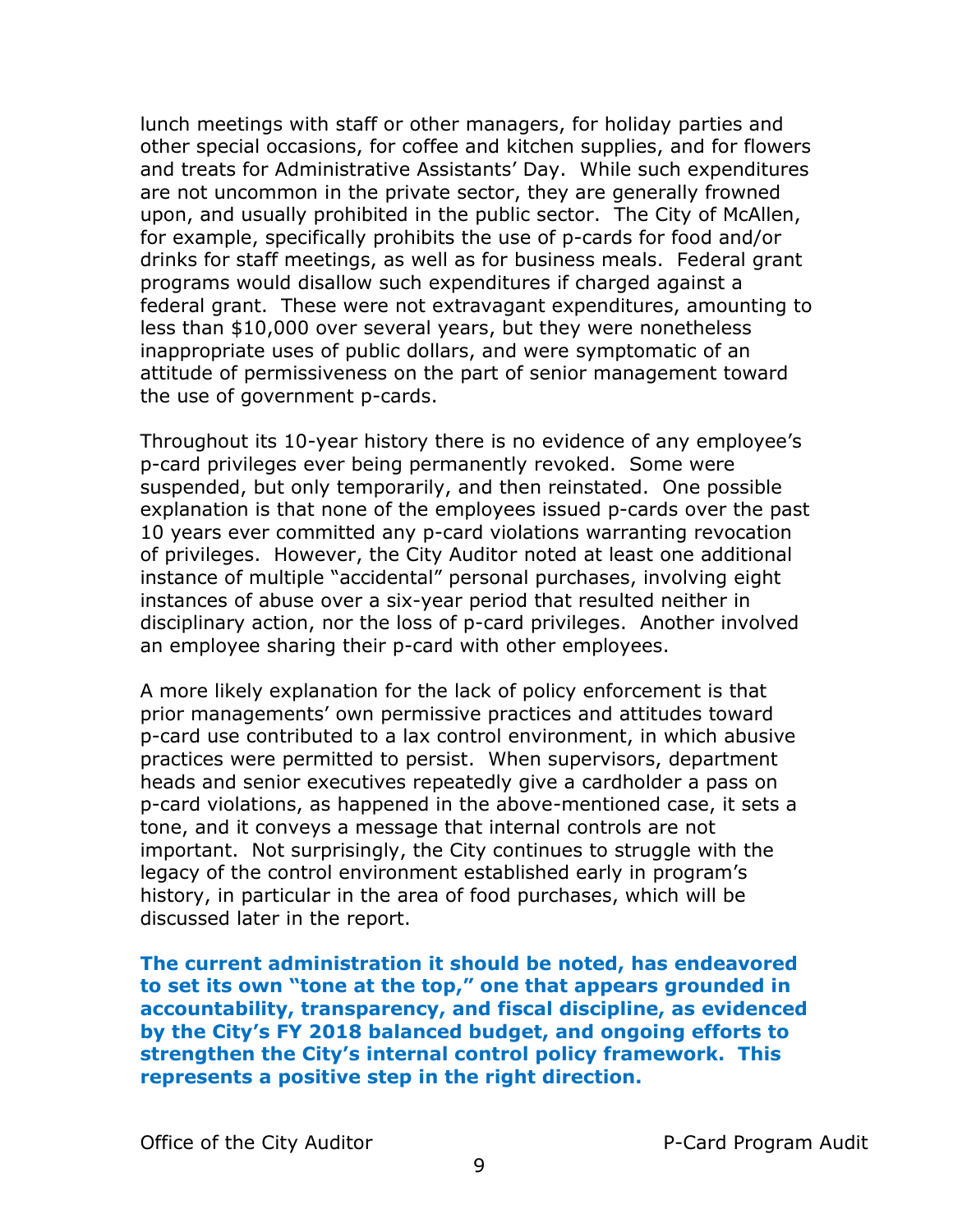#### <span id="page-12-0"></span>**Risk Assessment – What Can Go Wrong?**

Risk assessment is not a static, one-time event, but rather an ongoing process for identifying risk factors both internal and external to a program or activity that could prevent or deter management from achieving its objectives. The risk assessment process helps bring into focus the policies and procedures necessary to effectively minimize those risks. The City's use of customized Merchant Category Codes (MCC), for example, is a control designed to minimize the risk of cards being used for inappropriate purchases, such as alcohol or adult entertainment. As will be discussed in the following sections, the policies and practices put in place for the P-Card program suggest that there were basic risk factors overlooked in developing the program's internal controls.

#### <span id="page-12-1"></span>**Control Activities – How Do We Prevent It From Going Wrong?**

Control activities are what we typically visualize when talking about the internal control system. These are the policies and procedures put in place to ensure that a program achieves its objectives. The City's current P-Card program policy manual, dated October 2016, contains several GFOA best practices, including:

- Spending limits for each cardholder both per transaction and on a monthly basis;
- Written requests for higher spending limits;
- Guidelines for making purchases by telephone, or over the internet; and
- $\blacktriangleright$  Procedures for handling disputes and unauthorized purchases.

However, the policy also has some glaring omissions, including provisions for pre-authorization, discussion of separation of duties, reconciliation of p-card statements, steps for reviewing p-card utilization, a formal training program for cardholders and supervisors, clear guidance on the purchase of food, and clear guidance on the consequences of p-card violations.

#### *Pre-authorization*

The primary benefit of p-cards is the streamlining of the procurement process; however, it should not come at the expense of basic internal controls. There are no provisions in the P-Card policy manual requiring pre-authorization of p-card purchases. Pre-authorization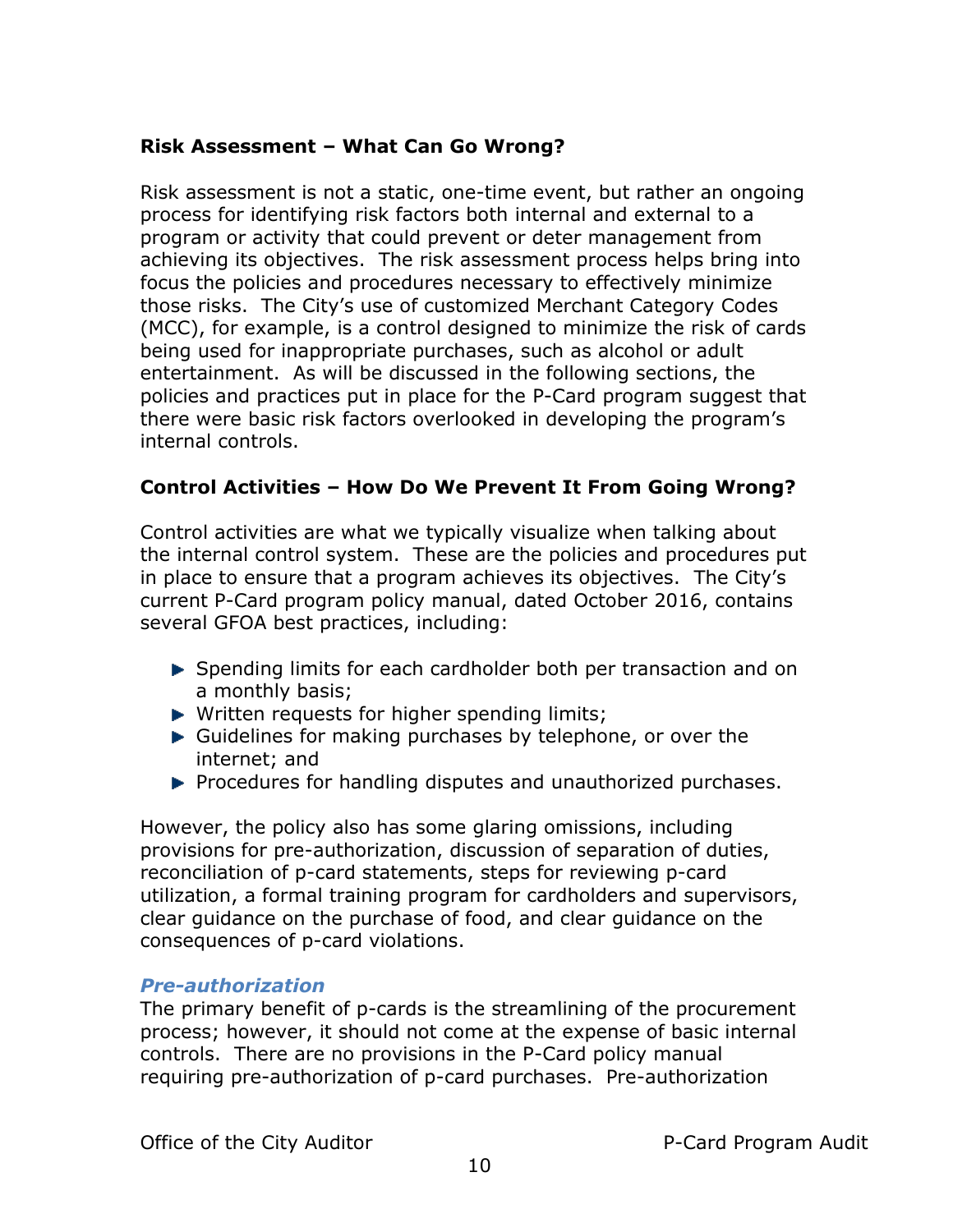should involve not just a review of the appropriateness and necessity of the purchase, but verification of available funds in the budget, as well. While the majority of purchases are authorized beforehand, an estimated 40 percent are not. Purchases must ultimately be approved by the department head before being forwarded to the Purchasing Division, but this comes at the end of the process, typically two weeks after goods or services have been purchased.

The lack of pre-authorization by a supervisor or department head increases the risk of fraudulent purchases. Further, it could also lead to budget overruns if multiple cardholders, unaware of the others' activities are out purchasing items that will be charged against the same budget line item. Finally, the lack of pre-authorization places P-Card Processors in an awkward position since they are the first line of review. In situations where a p-card purchase has not been pre-authorized, processors are essentially taking on the role of *de facto* authorizer by processing the expenditure, when in fact they have neither the responsibility nor the authority to act in that capacity.

#### *Separation of Duties*

Separation of duties refers to safeguarding an entity's assets by dispersing internal control functions among separate employees, thereby creating a system of "checks and balances." Specifically, this refers to separating the physical custody over assets from the authority to use those assets, and the responsibility to record transactions arising from the use of those assets.

The P-Card program does a fairly good job at separating these "incompatible duties." P-Cardholders, who maintain physical custody over the City's p-cards, cannot authorize their own transactions (with the exceptions noted in the prior section), and do not record their own transactions in AS400, with the following exception.

P-Card Processors, who are responsible for "approving" transactions in AS400, are also in many instances P-Cardholders, themselves. In these instances, P-Card Processors, in their capacity as P-Cardholders should not be entering their own p-card activity into AS400. However, our review of p-card transactions from FY 2012 through FY 2016 found that most of the cardholding processors had indeed "approved" their own transactions in AS400, in violation of the proper separation of duties. This does not mean that P-Card Processors cannot be P-Cardholders. If they are to retain both roles; however, their p-card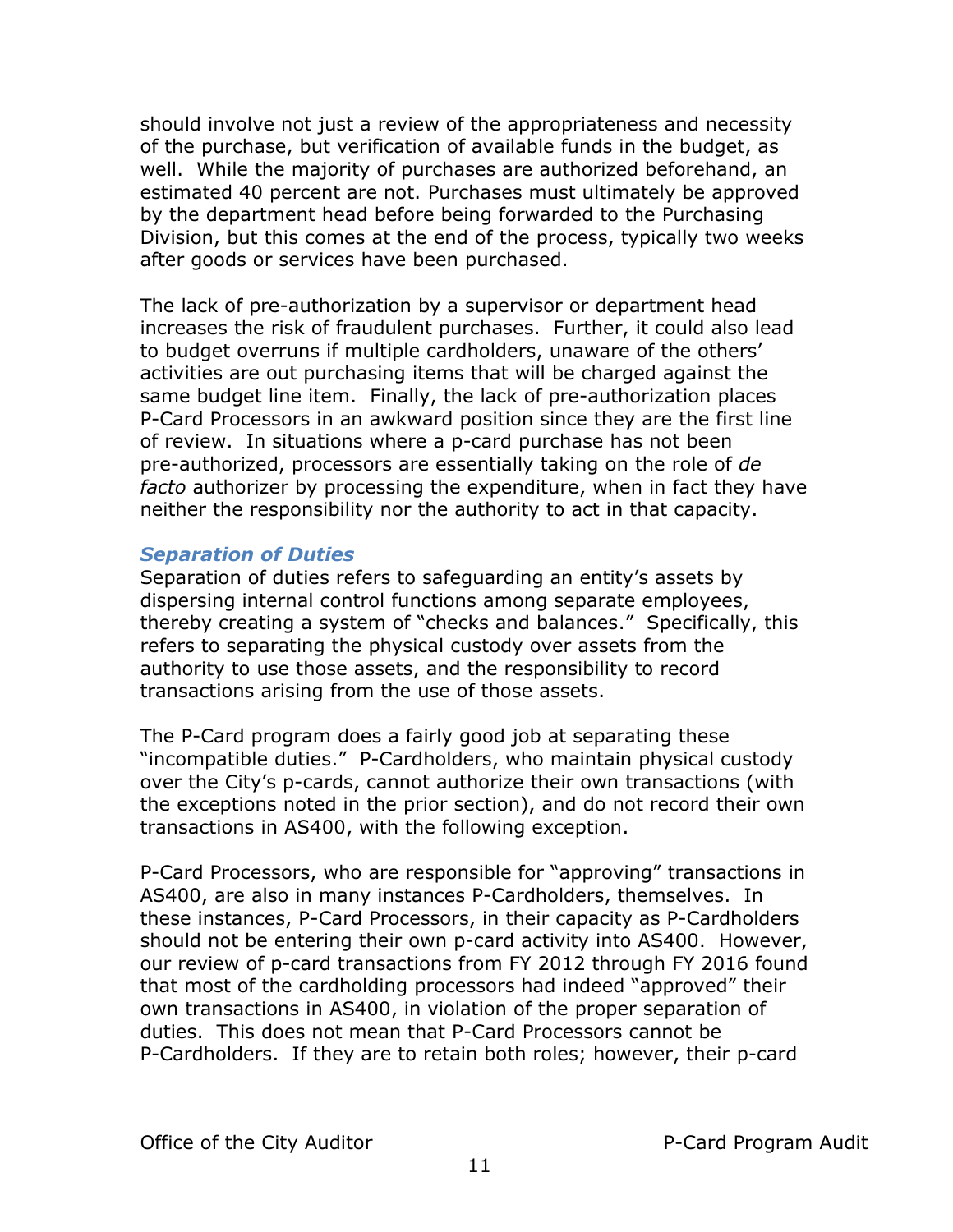activities should be reviewed and entered into AS400 by another employee in order to ensure a proper separation of duties.

#### *Reconciliation of P-Card Statements*

GFOA cites as one of its p-card program best practices the timely reconciliation of p-card activity by cardholders and supervisors. However, the City's P-Card program policy manual does not even mention reconciliation. The P-Card Administrator does perform a reconciliation of sorts at the program level, but this is not a substitute for cardholders, and particularly supervisors taking a more active role in the process.

Ideally, cardholders and their supervisors should be reviewing p-card statements, physically or electronically at least monthly to ensure their accuracy. The City of Plano, for example, requires that cardholders reconcile p-card statements on a monthly basis. Failure to do so in a timely manner will result in cancellation of their p-card privileges. The City of Pasadena, Texas requires cardholders to check their account on a weekly basis to process transactions posted. This step is performed by the department's processors under the current City policy. Neither cardholders, nor their supervisors are responsible for reviewing or reconciling account activity, and in general cardholders under the City's current policy have fewer responsibilities than their counterparts under other cities' policies.

#### **The Finance Department is currently working with its Purchasing Division to update and strengthen the City's P-Card policy manual, which will include assigning greater accountability at the cardholder level.**

#### *P-Card Utilization*

Given the risk-prone nature of p-cards, the number of cards in circulation should be the minimum necessary to achieve the program's objectives. One question that comes to mind in the wake of the former City Auditor's investigation is whether the employee in question should have even had p-card in the first place. The City's P-Card program policy manual does address the issue of utilization in its "Eligibility & Guidelines" section. Specifically, the manual requires departments to limit the number of p-cards to the minimum required to effectively accomplish the department's mission, based on the following criteria: (1) Will the employee's use of a p-card enhance productivity; and (2) Will the employee regularly use the p-card to purchase goods and services.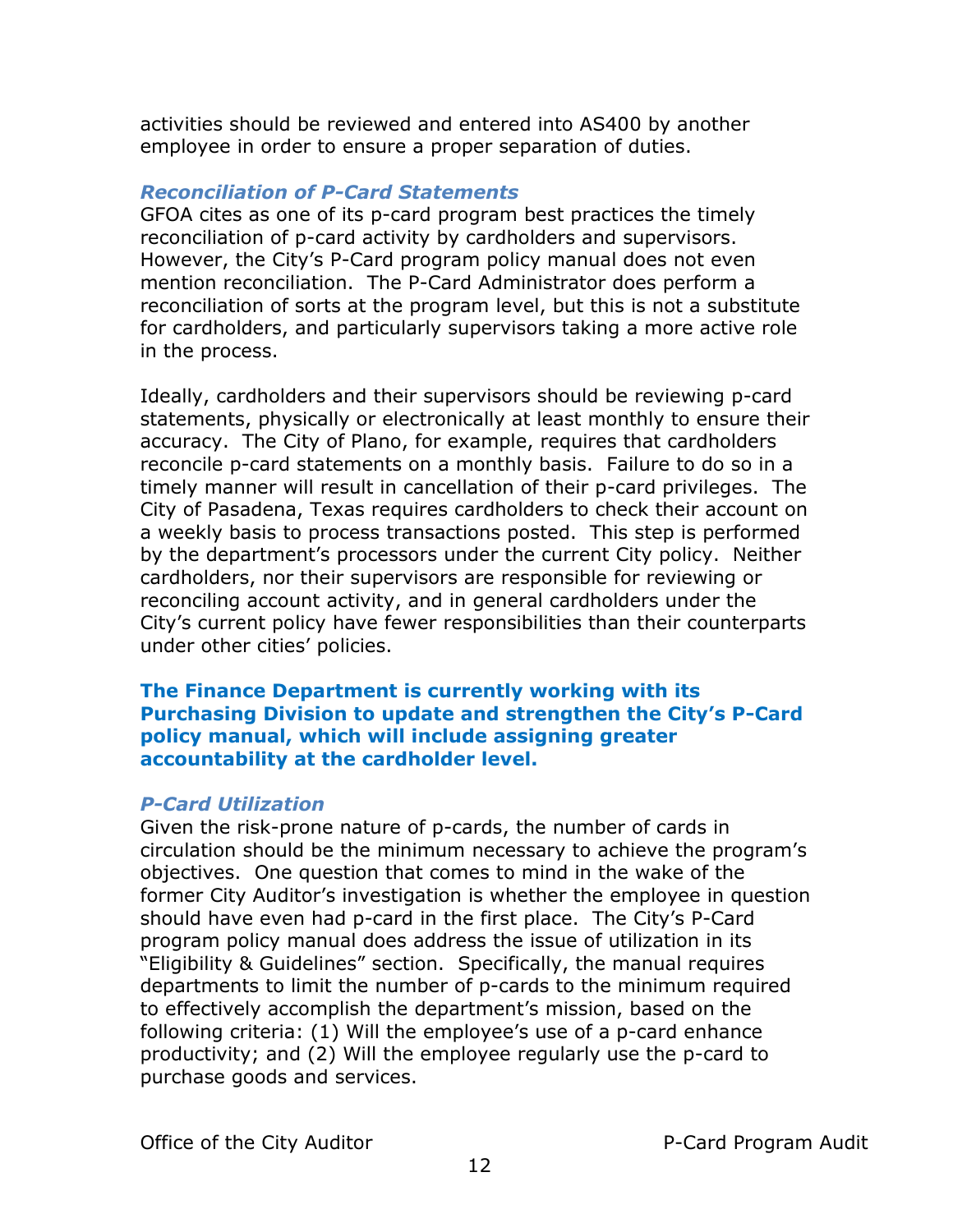At the time of our review, the City had 243 p-cards in circulation, for a card-to-employee ratio of about 20 percent, or 1 p-card for every 5 employees. This was within the range reflected in recent surveys of local governments, with large cities reporting a ratio of about 10 percent, and small cities averaging about 30 percent. However, the issue is not necessarily card-to-employee ratio, but the extent to which the cards are utilized. The current policy manual does not have a provision for monitoring p-card activity to ensure that p-cards in circulation are actually being used. For example, the policy manual for the City of Round Rock requires that department directors be notified semiannually of accounts that have been inactive for six months for the purpose of determining if those p-cards should be cancelled.

Our review of p-card activity for the 243 cards in circulation during the audit found that 21 had not been used for at least 6 months. Of those, 2 had not been used for more than 12 months, 6 for more than 18 months, and 1 for more than 2 years. One card had not been used for over three years.

We also analyzed p-card activity for the three-year period of May 2014 through April 2017 to determine the percentage of available credit utilized by the 243 cardholders. We found that 56 of the 243 cardholders (23 percent) used less than 10 percent of their monthly credit limit, as shown in the following chart.



Source: AS400

Of those 56 cardholders, 11 had average monthly expenditures of less than \$75, amounting to 2 percent or less of their monthly limit. About

Office of the City Auditor **P-Card Program Audit**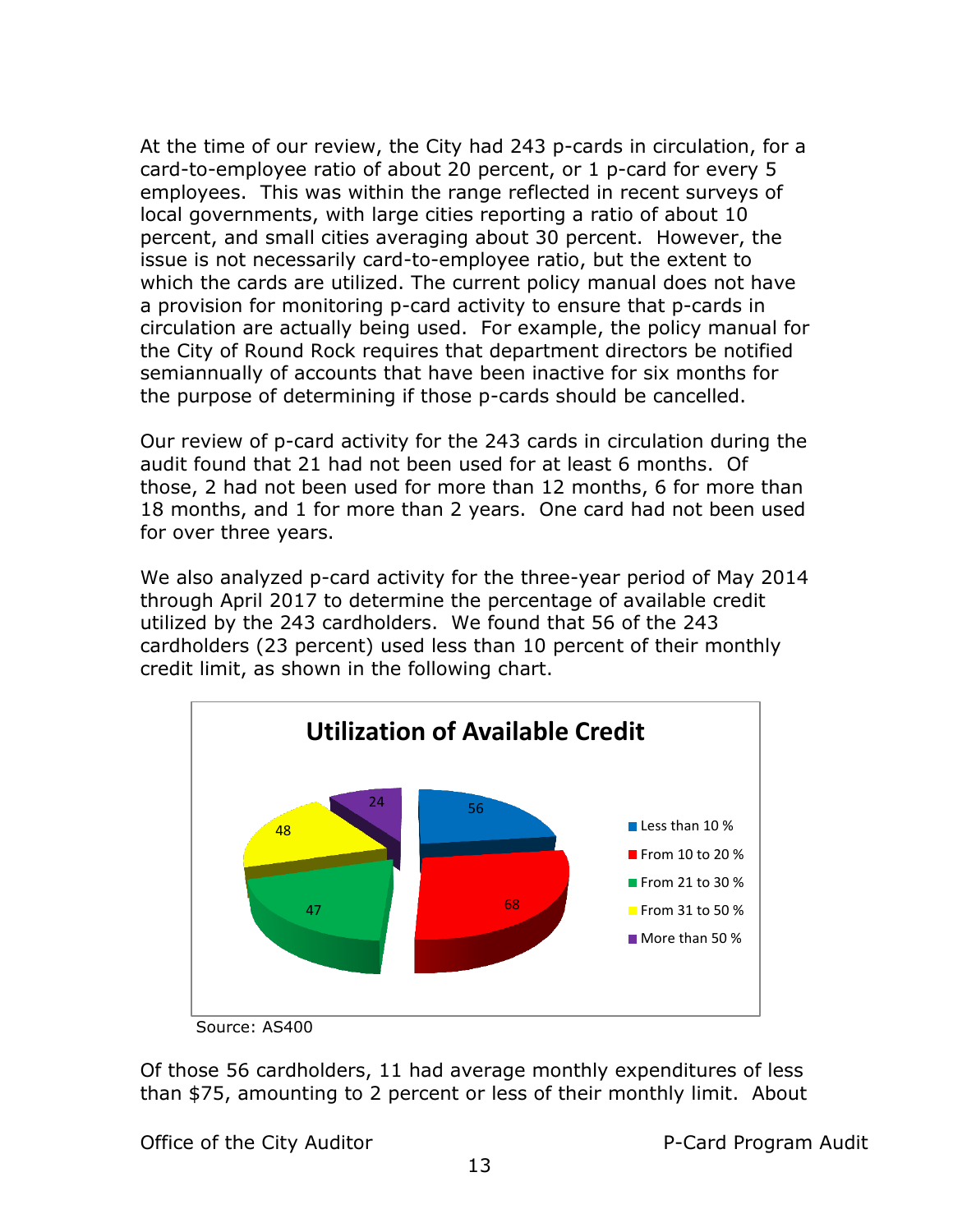50 percent or 124 of the 243 cardholders had monthly expenditures amounting to 20 percent or less of their monthly limit. Only 24 cardholders or less than 10 percent utilized more than half of their monthly limit. These figures suggest that the City can operate as effectively with far fewer, more fully utilized p-cards.

**The City Manager has already taken steps to sharply reduce the number of p-cards in circulation. As of the end of FY 2017, the Purchasing Division had eliminated 87 of the 243 p-cards in circulation bringing the total down to 156. According to the Purchasing Manager, the City Manager called for a second round of reductions are currently in process that will reduce total p-cards in circulation to 76, or about 30 percent of the beginning total. According to the Finance Director, further reductions are anticipated.**

#### *P-Card Training Program*

The City's P-Card Policy Manual makes no mention of training either in the context of initial training or refresher training for cardholders and supervisors, which is a GFAO recommended best practice. Further the Manual does not require that employees read the City's P-Card Policy Manual before obtaining a p-card. Employees must sign an agreement form that acknowledges that they know where to find the policy. However, there is no provision for verifying that they have actually read and understand the policy before receiving a p-card.

By contrast, the City of McAllen's program policy requires that employees read the City's P-Card Policies and Procedures Manual, review a PowerPoint presentation, and pass an online exam before they will be issued a p-card. Similarly, the City of Plano requires that each potential cardholder attend a procurement class, sign an employee agreement, and sign an ethics form. The City of Round Rock's policy requires that employees attend new user training and sign a cardholder agreement before receiving their p-card. The Round Rock policy requires supervisors to attend p-card training, as well, which is a best practice, given that supervisors are responsible for evaluating the performance of their direct reports.

**The Purchasing Division is currently developing training materials, and plans to deliver its first formal p-card training session in January 2018. While P-Cardholders are the original target audience, GFOA best practices recommend that**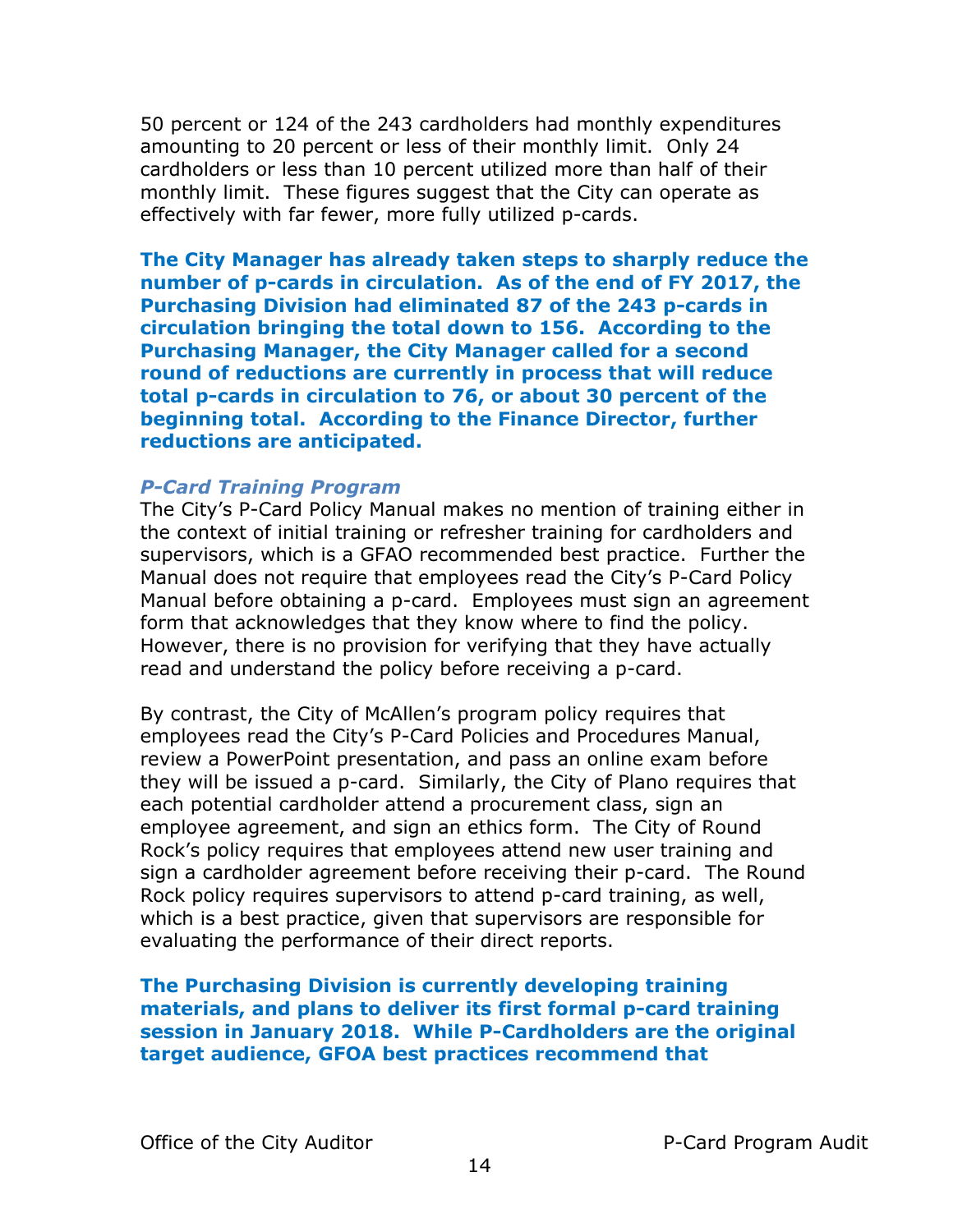**supervisors and department heads be included in the training, as well.**

**In addition, the Purchasing Division recently implemented formal monthly meetings for the departments' P-Card Processors to discuss issues pertaining to p-cards, as well as other procurement matters. The meetings have been wellattended and have been well-received by the participants. Ideally, the division will be able to expand upon this model to provide a forum for P-Cardholders, as well.** 

#### *Food Purchase Policy*

As previously mentioned, the City's legacy of permissiveness in the area of food purchases is one that continues to affect its policies and practices. This is reflected in the City's current P-Card program policy, which provides general guidelines on food purchases, but does not specifically prohibit anything, other than alcohol purchases. With regard to social gatherings, such as holiday and retirement parties, the manual states that "*pot-luck is the default for employee office gatherings that involve a meal*." However, there is nothing specifically prohibiting deviation from this policy guidance. As a result, departments are free to ignore the guidance, as some do, without consequence.

By contrast, the City of McAllen provides specific guidance on the purchase of food, stating that "*the Cardholder may not purchase food and/or drinks for employees for department staff meetings*." The policy allows for exceptions when "*hosting an outside speaker, convention, multiple department activity, and/or special events*." The policy does not allow for the use of p-cards for business meals. Similarly, the City of Plano "*does not allow the purchase of food for individual or one-time discretionary breakfast/lunch meetings*." The P-Card Policy Manual for Texas State University at Dallas does not allow food purchases for routine staff meetings or for business meals where only employees and their relatives are present. The State of Oregon provides one of the more robust examples of guidelines on the use of public funds for food purchases.

Departments spent approximately \$1,700 on food for holiday and retirement parties in FY 2016, and about \$1,600 in FY 2017. In addition, departments spent about \$3,000 on coffee supplies in FY 2016, and about \$800 in FY 2017. In both cases, FY 2017 showed a decrease in these expenditures from FY 2016, which is a positive sign,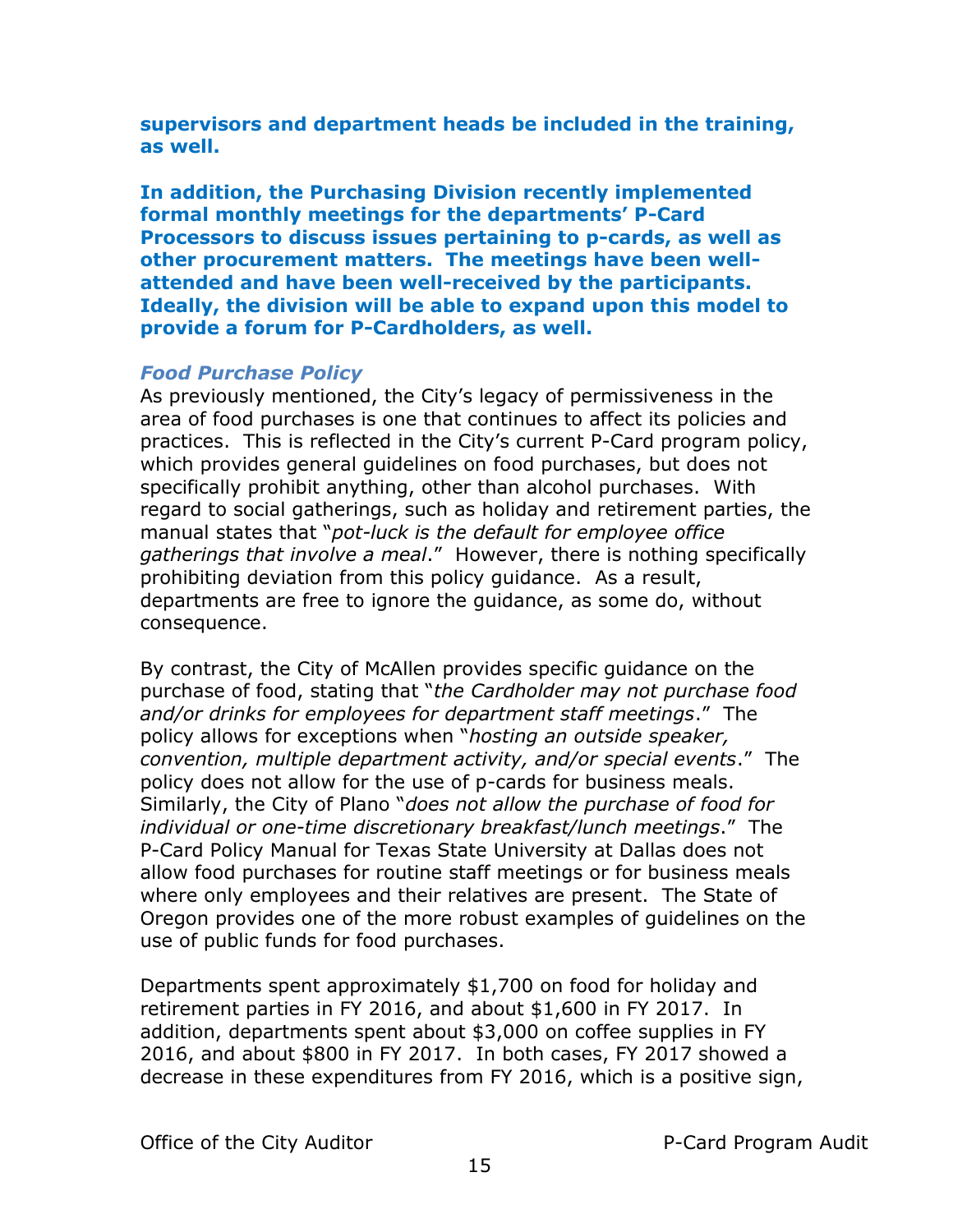and may be due, at least in part to the Purchasing Division's implementation of a food purchase approval form, which has brought heightened awareness to food purchases.

The difficulty in establishing a precedent for the use of public dollars for workplace amenities is knowing when and where to draw the line. Why is it acceptable, for example, to use public funds for coffee supplies, but not for tea, or juice, or milk, or soda? Similarly, why is it acceptable to use public funds to celebrate the winter holiday season and retirements, but not other holidays and other celebratory milestones, such as birthdays, weddings, anniversaries, baby showers, etc.? We've already seen that former directors in the past were permitted to use their p-cards to purchase flowers and food for Administrative Assistants' Day, indicating a first step down that slippery slope. Ultimately, the City will need to enact and enforce clear policy guidance in this area to address its lingering legacy issue.

#### *Policy Guidance on P-Card Violations*

Enforcement of the City's P-Card program policy requires engagement at both the program and department levels to be effective. The program controls the suspension and revocation of p-card privileges, while departments are responsible for taking appropriate disciplinary action. The case referred to the former City Auditor reflected a failure on both parts. The former department head failed to take disciplinary action in response to repeated violations, while executive directors under general services, then under internal services failed to revoke, or even suspend the employee's p-card privileges, in what played out as a six-year "cat-and-mouse" game between the employee and management.

These individuals were not totally at fault for this failure; however, because the policy itself reflects the City's ambivalence towards the enforcement of its own program provisions. For example, the policy states that sharing a p-card with another employee is prohibited, but makes no mention of it in the "non-compliance" section, which covers the consequences for specific p-card violations. As previously mentioned, the policy discourages food purchases for office gatherings, but demurs on the consequences for deviating from that policy. Finally, the manual uses phrases such as "*repeated instances*" and "*multiple incidents*" with regard to "accidental" personal purchases, which conveys a message of leniency towards this abusive practice. It is little wonder then that the employee investigated was repeatedly given a pass on his string of p-card violations.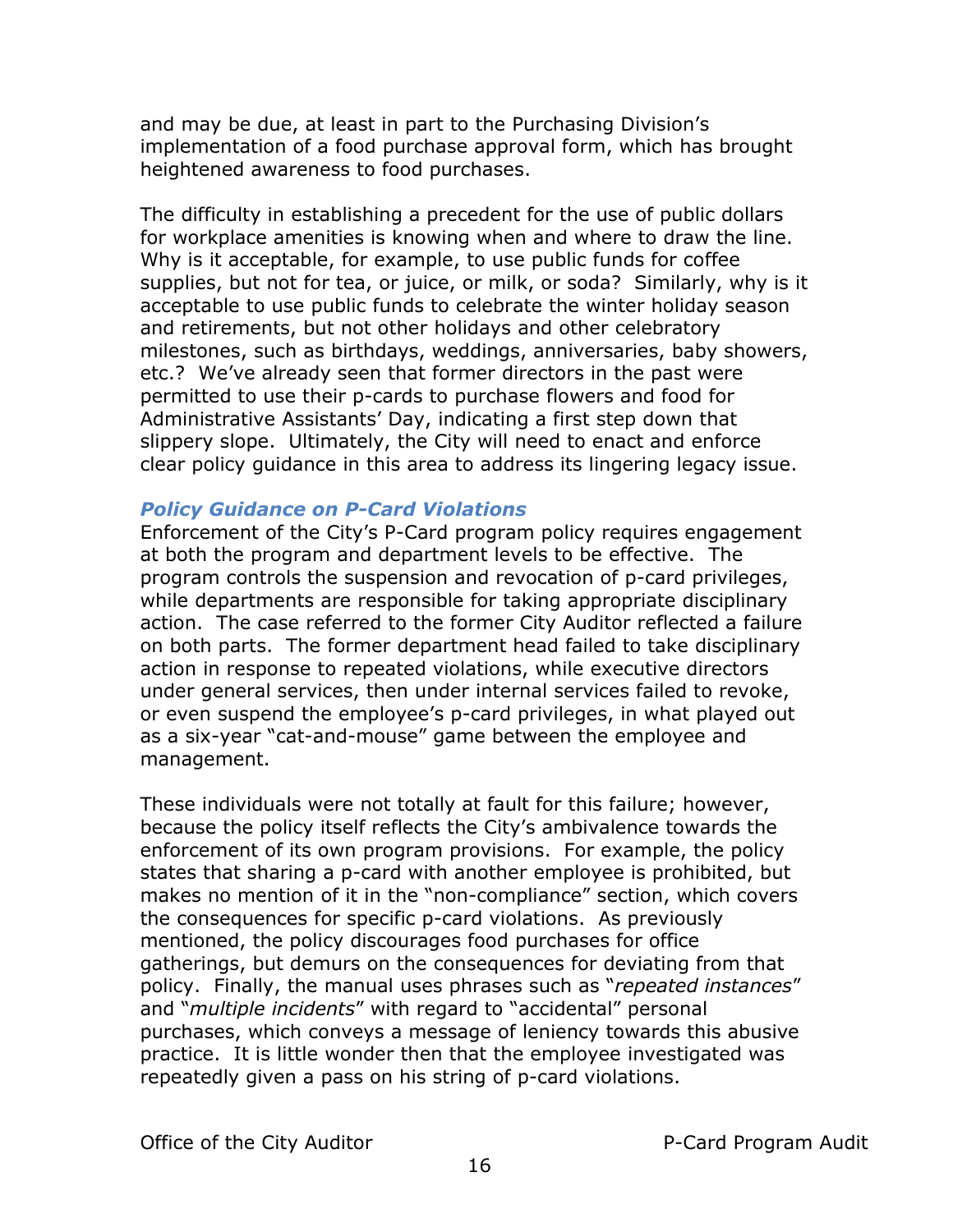To ensure program compliance, the City should develop and implement policy guidance that clearly enumerates p-card violations and their associated consequences. The City of McAllen's policy, for example, provides a comprehensive list of prohibited practices, and states that it has a "*zero tolerance*" for p-card violations. Further, it requires department heads to complete an "Employee Disciplinary Report" to document each p-card violation.

With regard to "accidental" personal purchases, the City of Plano's policy advises cardholders to keep their p-cards separate from their personal cards, and states that "*inadvertent use of the card for personal items will not be tolerated, and may require immediate removal of card privileges*." The policy further requires that Department Directors "*will counsel cardholders and their supervisors whenever cardholders are not adhering to all requirements and guidelines of the policy*." The City of College Station's policy reflects zero tolerance for p-card violations, as well. According to the policy, a cardholder's first offense will result in 30-days suspension of privileges, and a second offense will result in permanent revocation of privileges.

#### *Provision for Audit*

The current policy contains no provision for audits of p-card activities. This is a GFOA recommended best practice. The P-Card Administrator performs a 100 percent review of all p-card purchases for completeness, accuracy, and appropriateness, and this is a strong control, but there is no trigger mechanism for initiating an audit by the internal auditor or external auditors. The City's fraud policy requires that employees report suspected fraudulent activity. However, there are circumstances that may fall short of fraud, but still warrant review, including many of the internal control issues discussed in this report.

#### *Realignment of Authority*

Finally, the City needs to align the authority to manage the program with those responsible for managing the program. The Purchasing Division currently lacks the authority to suspend p-card privileges, even in the face of habitual abuse. In order for the program to function properly, the response to p-card infractions needs to be immediate, both at the program and department levels. Other cities' p-card policies reviewed generally delegated the authority to suspend p-card privileges to those managing the program.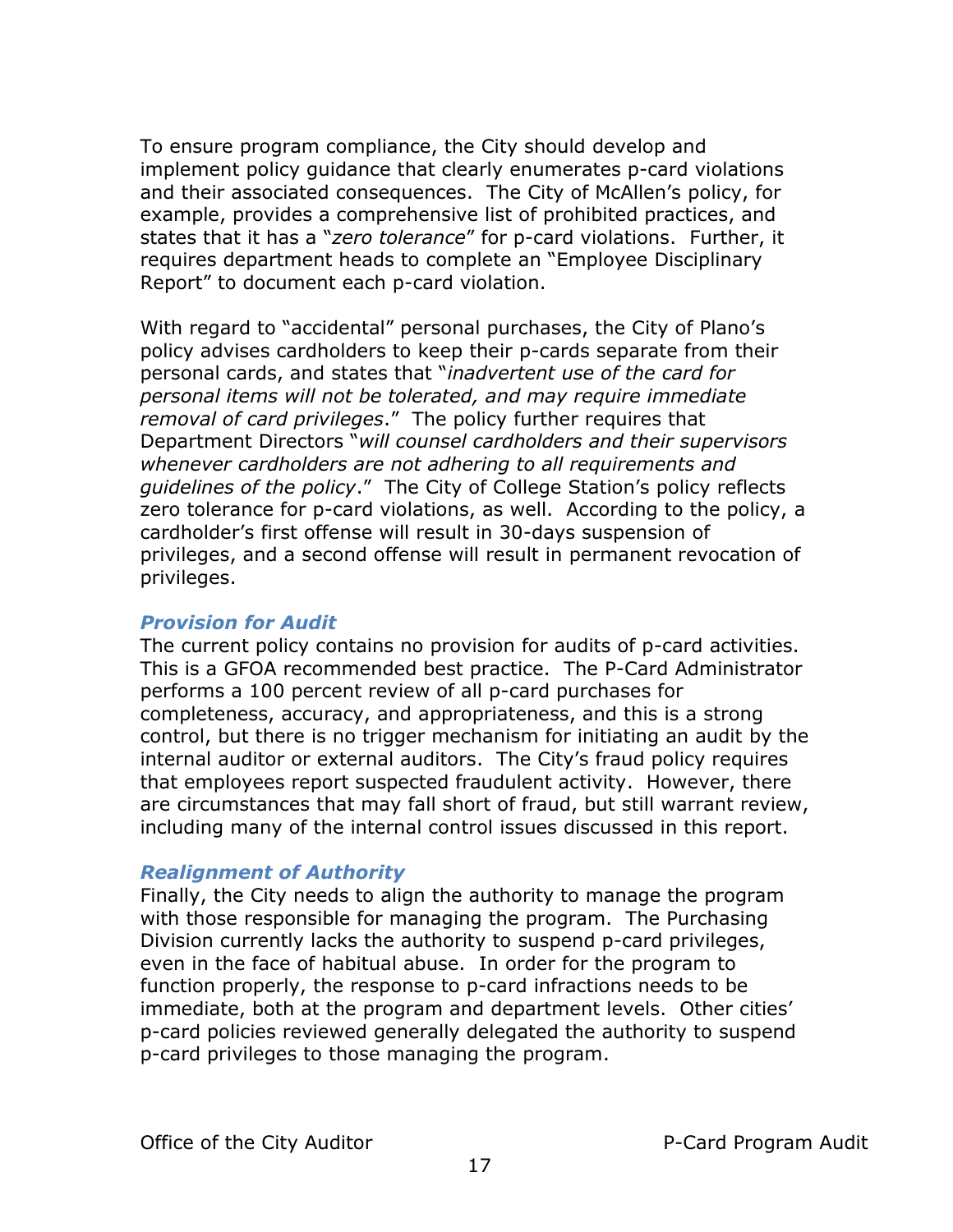As previously mentioned the six-year run of abusive behavior reported to the former City Auditor revealed a breakdown in the system on all fronts, with regard to the ability to swiftly and effectively respond to incidents of potential abuse. Ideally, a potential p-card violation, be it a lost receipt, failure to submit receipts timely, suspected split purchase, or "accidental" personal purchase would be met with immediate suspension, followed by a review, written acknowledgment of the infraction by the department head, if warranted, and timely resolution of the issue, be it refresher training or permanent revocation of p-card privileges.

#### <span id="page-20-0"></span>**Information and Communication – Facilitating the Flow of Information**

The P-Card program has a lot of moving parts, e.g., cardholders, processors, supervisors, department heads, program administrator, and purchasing manager, all of whom interact at some level with the internal control system. In order for the system to function effectively, it needs a process to ensure that program participants are aware of their respective roles, their performance, changes in the risk environment, and changes in policy.

The P-Card Administrator serves this purpose to a certain extent as the information hub for the departments' P-Card Processors. For example, the P-Card Administrator held a meeting with the departments' P-Card Processors early in her tenure to discuss ways to ensure processors get all of the information necessary from P-Cardholders to process a payment. In response, the Fire Department's processor developed a form for capturing the needed information. Other departments have either adopted the Fire Department's form, or developed their own method.

The program needs to formalize and expand upon this type of interaction to ensure that management is provided the relevant, measurable data needed to identify potential problem areas or breakdowns in the internal control system. Consider the fact that after 10 years in existence, the program has yet to develop a formal process for documenting and reporting p-card violations. Instead, p-card violations are generally handled informally through email exchanges between the departments and the Purchasing Division. Department heads are not held to account for disciplinary action, or even required to acknowledge in writing that p-card violations have occurred. It does beg the question as to how long previous repeat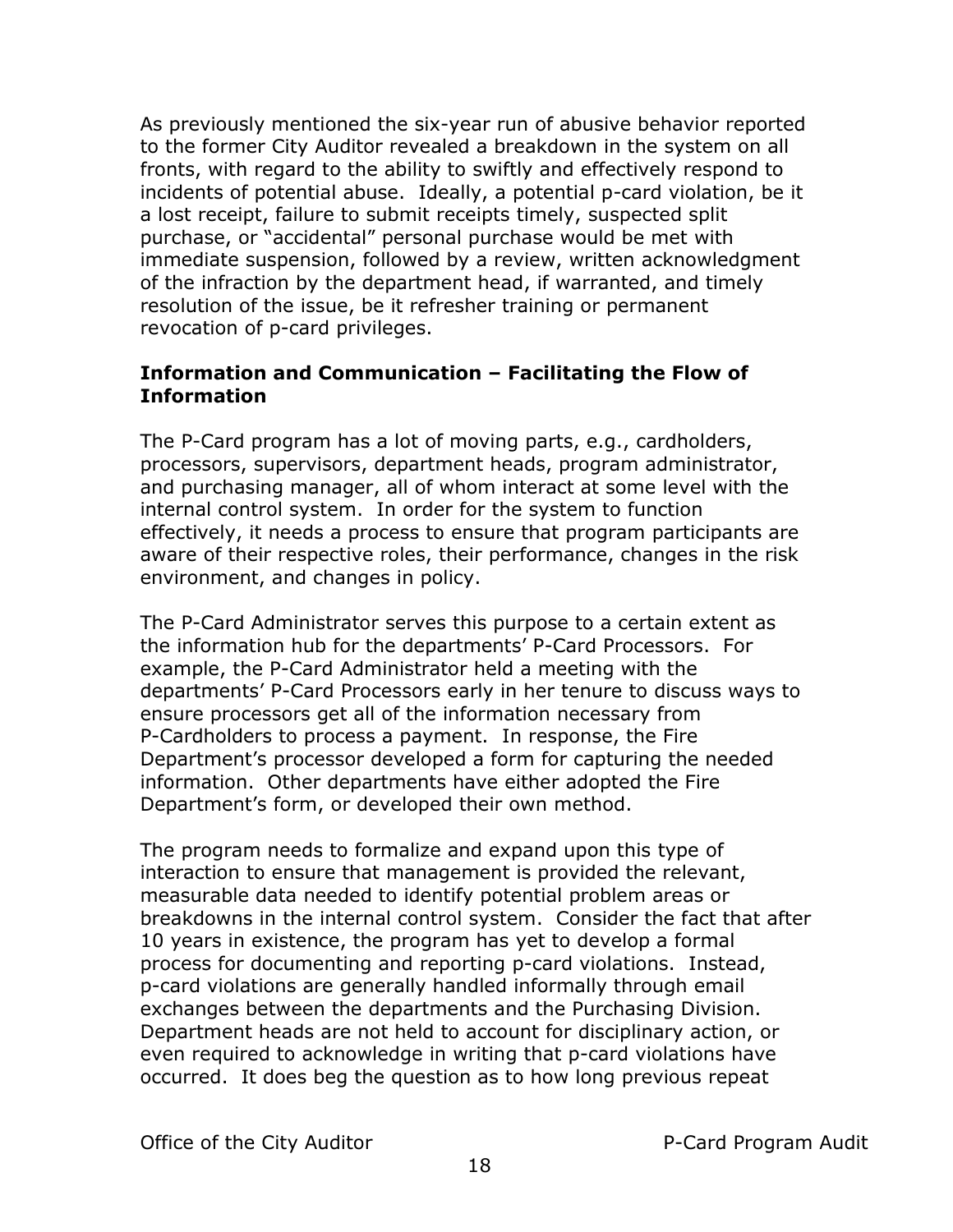offenders would have been allowed to continue their pattern of abuse had the program had a process in place for documenting, reporting, and following up on each p-card violation.

**The Finance Department is currently working with its Purchasing Division to develop a formal process for documenting p-card violations, which will require written acknowledgment from supervisors and department heads. This is the first step towards developing a tracking and reporting system for p-card violations.**

#### <span id="page-21-0"></span>**Monitoring – Looks Good on Paper**

The idiom "looks good on paper" refers to something that appears to work in the abstract, but does not necessarily translate to the real world. Once a written policy has been implemented, it needs to be continually monitored and evaluated to ensure that it is functioning as intended. In order to do so, the City must develop a means for capturing and reporting relevant, measurable program data, as mentioned in the previous section. By continually monitoring, evaluating, and correcting deficiencies in the system, as they surface, management stands a better chance of avoiding the kind of systemwide breakdown that culminated in the November 2015 wake-up call.

#### <span id="page-21-1"></span>**Conclusion**

Local governments' use of p-cards has grown steadily in popularity since their introduction in the early 1990's, and for good reason. P-cards have become a valuable tool for increasing the effectiveness and efficiency of the procurement process. However, with those operational benefits comes increased risk in the potential for fraud and abuse. Internal control weaknesses brought to light in the wake of the former City Auditor's investigation into p-card abuse revealed a broken internal control system that failed on all fronts to deter the abusive practices. The City Manager has already taken significant steps to address these internal control weaknesses. Most important among those is the City Manager's ongoing efforts to foster a "tone at the top" that embraces the importance of internal controls.

#### **Views of Responsible Officials**

In accordance with generally accepted government auditing standards, the City Auditor obtained the views of responsible officials throughout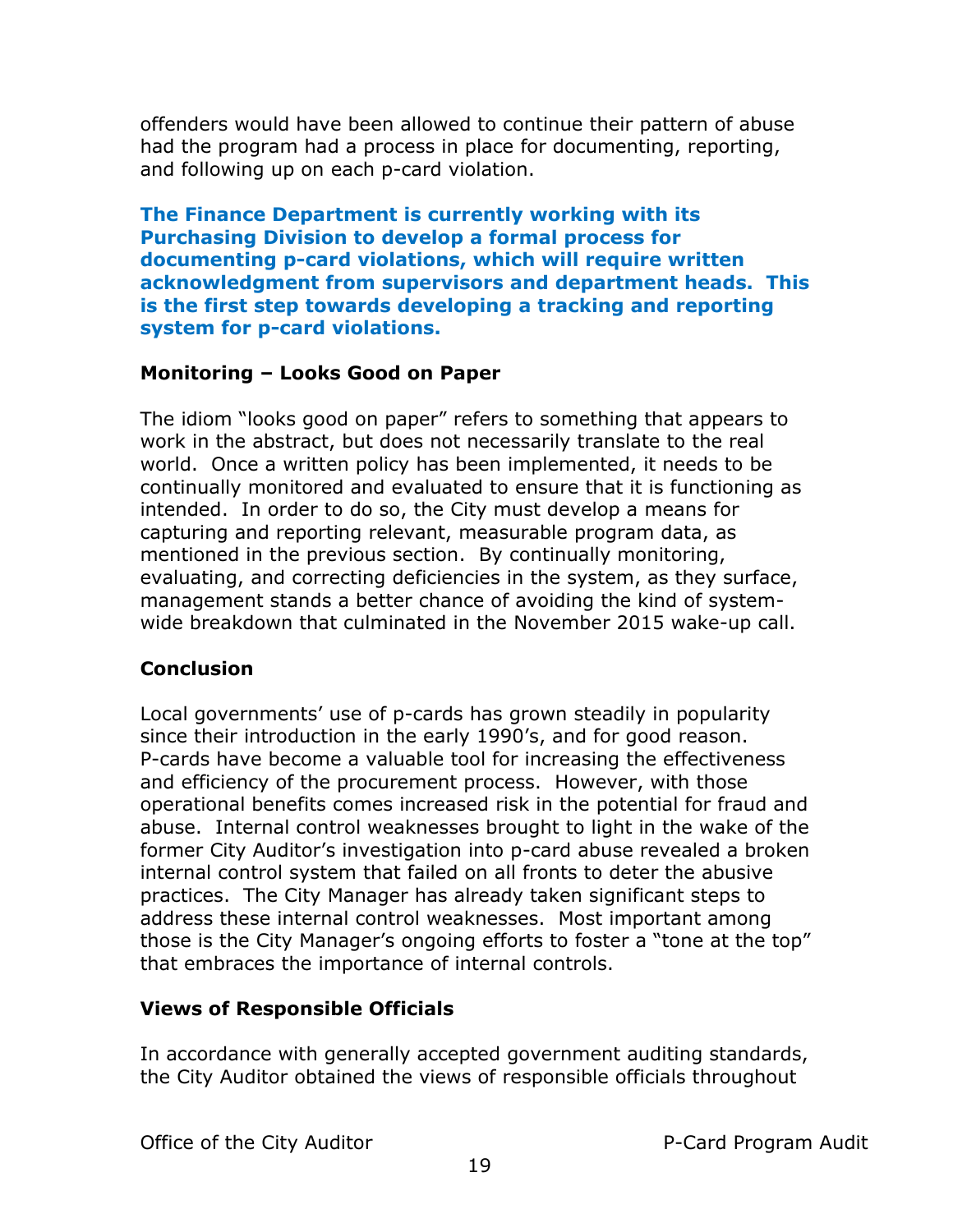the audit for inclusion in the report. The City Manager agreed with the findings and recommendations in the report (See Appendix C). Corrective actions in progress, or planned by the Administration are reflected throughout the report.

The City Auditor greatly appreciates the cooperation of the City Manager, Finance Director, Purchasing Division, and departmental staff in the completion of this audit.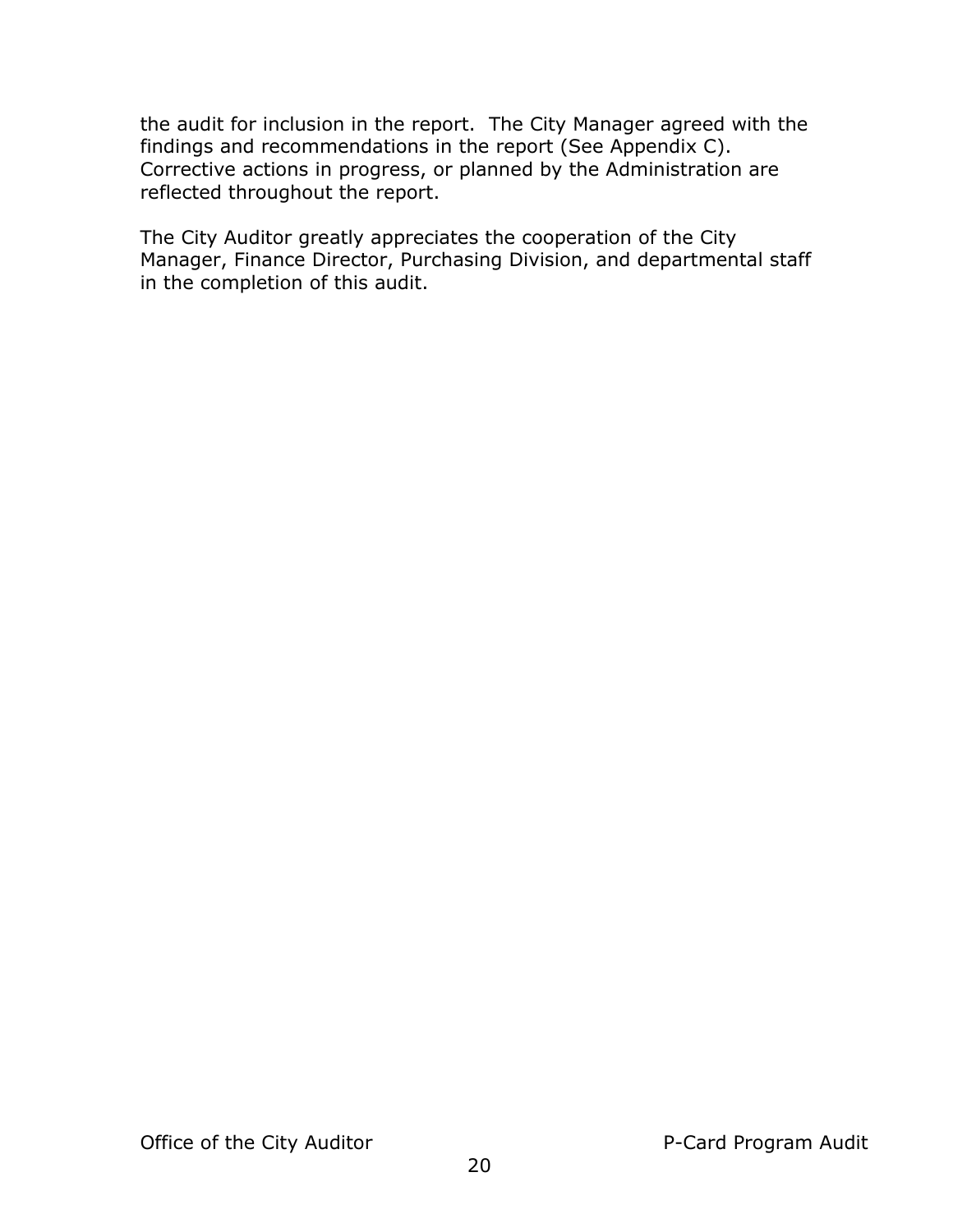#### <span id="page-23-0"></span>**Recommendations:**

The City Auditor recommends that the **City Manager**:

- 1. Ensure that the City's P-Card Policy Manual is revised to address the policy weaknesses identified in this report. The revised policy should, at a minimum, accomplish the following:
	- a. Establish clear criteria departments must meet to justify the need for additional p-cards.
	- b. Require that all p-card purchases be pre-authorized by no less than the next level supervisor.
	- c. Require employees to attend p-card training before receiving a p-card, and require employees with p-card violations and their supervisors to attend p-card refresher training.
	- d. Ensure proper separation of duties for the authorizing, purchasing, and recording/reconciling functions.
	- e. Establish clear, unequivocal guidance on prohibited practices, and their associated consequences.
	- f. Require that cardholders reconcile p-card activity at least monthly. Supervisors should review reconciliations.
	- g. Establish clear guidance on the use of public funds for nontravel-related purchases of food and refreshments. Generally, purchases of food and refreshments for regular staff meetings, "business" breakfast and lunch meetings between employees are not appropriate, and should be prohibited.
- 2. Develop a system for capturing relevant, measurable data, such as p-card violations and p-card utilization to assist management in addressing program deficiencies, as needed.
- 3. Establish a process for reporting p-card violations. Reports should be distributed periodically to Department Directors, and the City Manager.
- 4. Consider delegating authority to suspend p-cards to the Purchasing Division.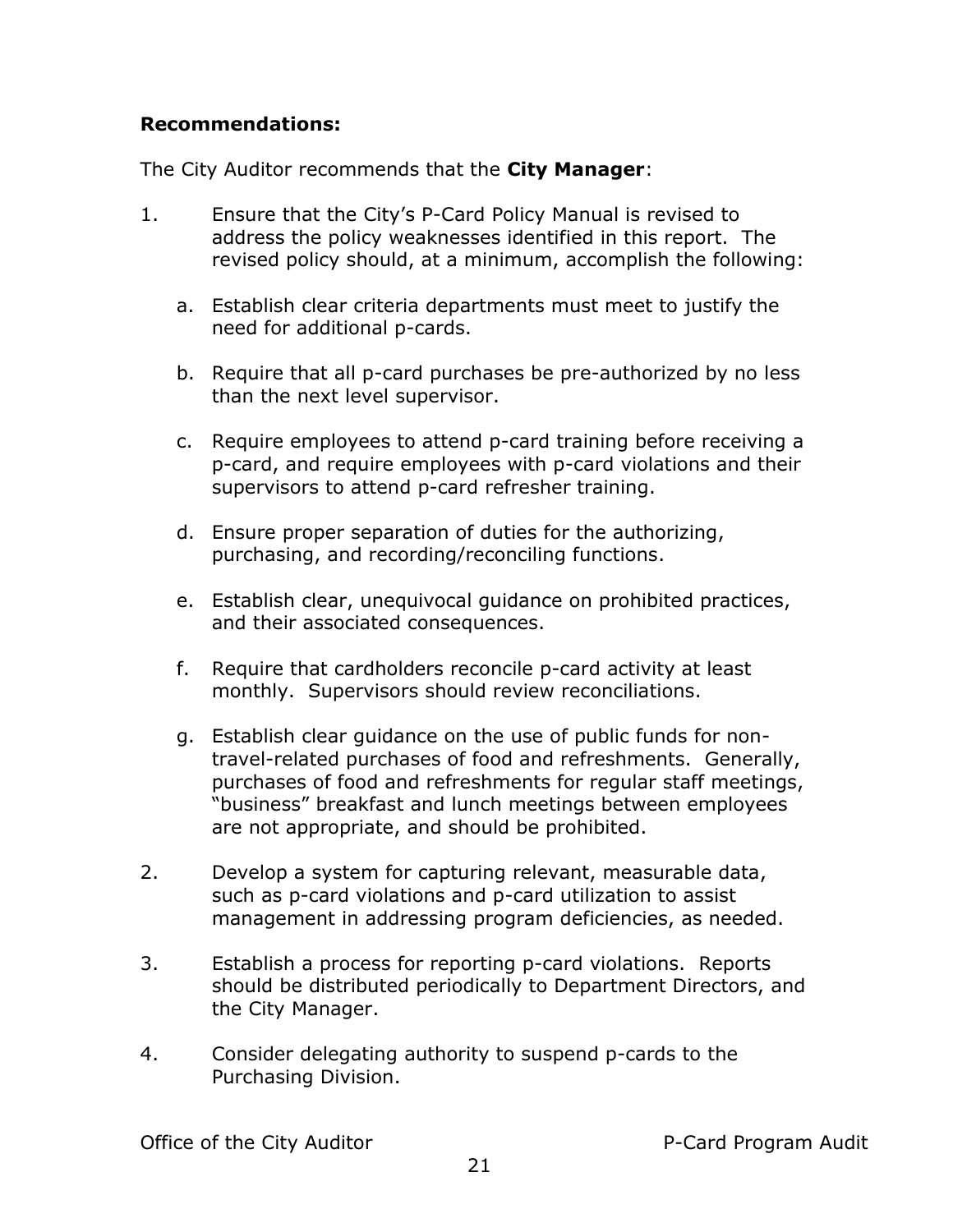### <span id="page-24-0"></span>**OBJECTIVES, SCOPE AND METHODOLOGY**

#### <span id="page-24-1"></span>**Objectives**

The objectives of the audit were to (1) determine if the City's P-Card program policies are in line with GFOA and other best practices; and (2) assess both the design and implementation of the program's internal controls with regard to their ability to deter and detect the occurrence of fraud and abuse.

#### <span id="page-24-2"></span>**Scope and Methodology**

The primary focus of the audit encompassed P-Card program activity during the five-year period of FY 2012 through FY 2016, but also included a review of some activity prior to FY 2012. The audit also included some activity in FY 2017 and FY 2018, primarily regarding program improvements in progress.

To address the audit objectives, the City Auditor:

- Met with the Purchasing Manager, P-Card Administrator and select P-Card Processors to gain an understanding of how program policies have been implemented.
- $\blacktriangleright$  Performed a risk analysis of both the design and implementation of internal controls to determine where weaknesses in the process exist.
- Performed comparative analysis of the City's P-Card Program policies to GFOA, ACFE, and industry best practices, as well as policies of other local governments, including McAllen, TX; Plano, TX; Round Rock, TX; Pasadena, TX, and College Station, TX.
- Assessed Citibank P-Card activity utilization by reviewing frequency of use, and comparing average monthly expenditures to established credit limits. Assessed reliability of data in AS400 against source documents, and found data to be sufficiently reliable for use in this audit.
- Reviewed P-Card activity for inappropriate charges.
- ► Conducted a survey of P-Card Processors.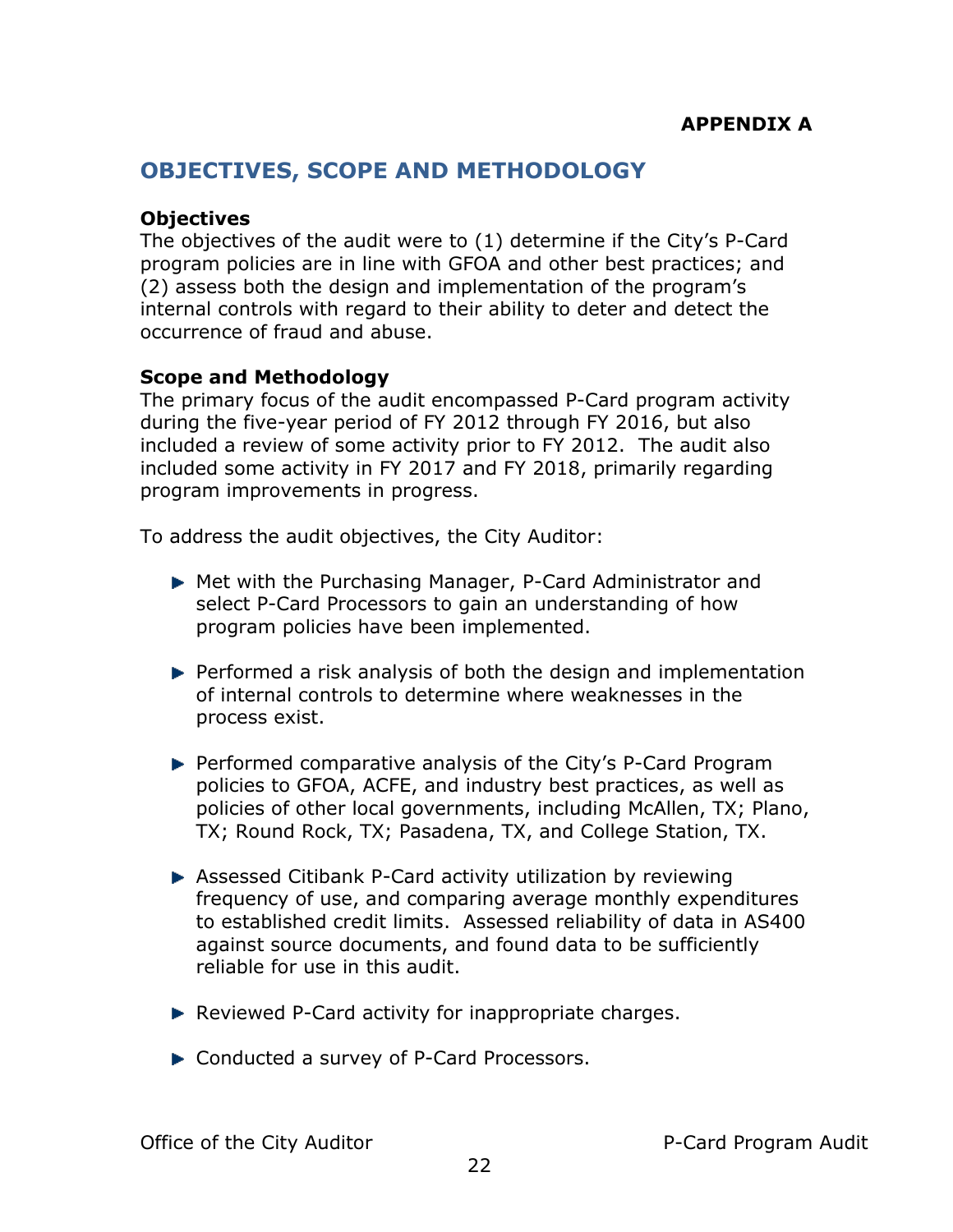#### <span id="page-25-0"></span>**Statement of Compliance with Audit Standards**

We conducted this performance audit in accordance with generally accepted government auditing standards. Those standards require that we plan and perform the audit to obtain sufficient, appropriate evidence to provide a reasonable basis for our findings and conclusions based on our audit objectives. We believe that the evidence obtained provides a reasonable basis for our findings and conclusions based on our audit objectives.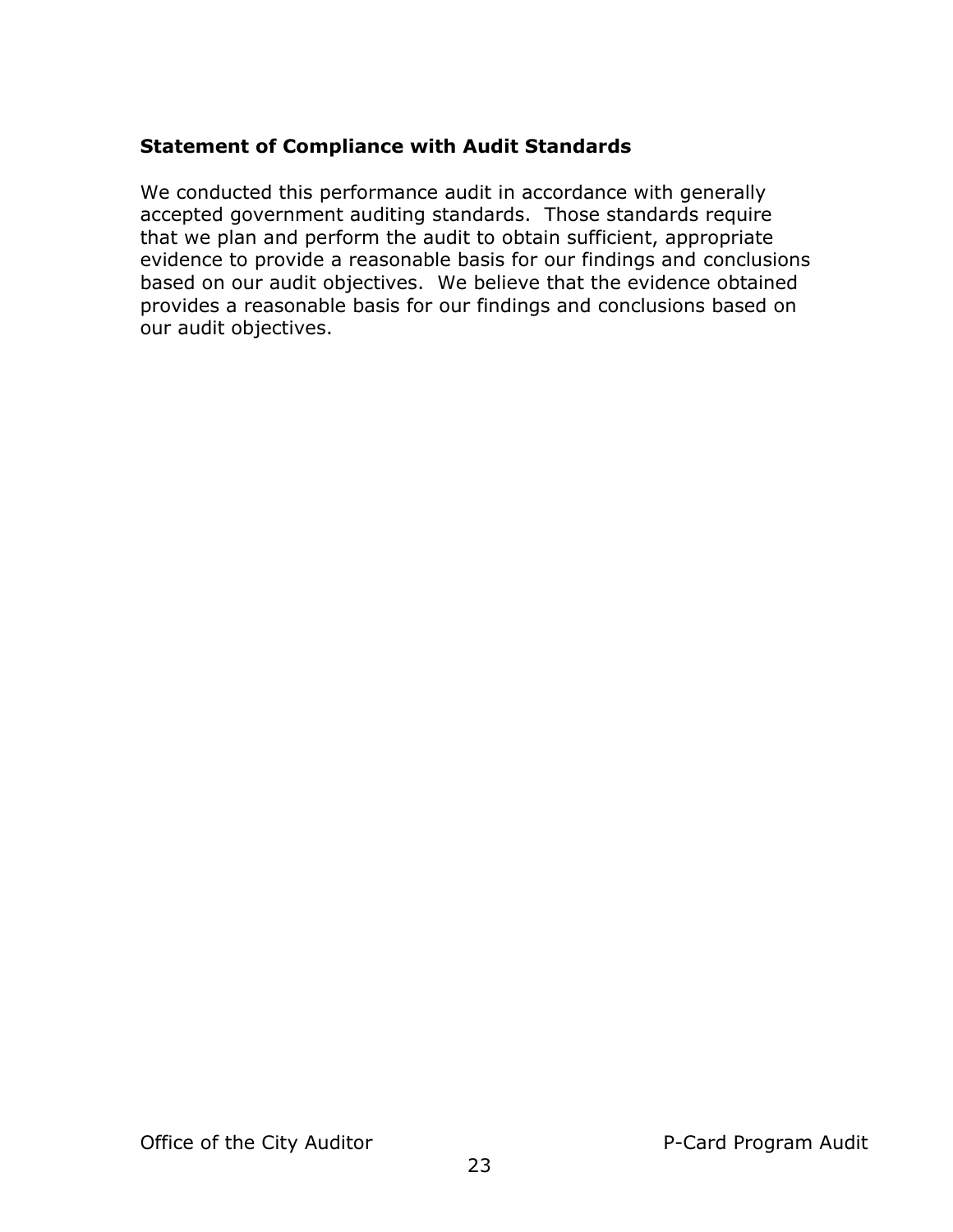# <span id="page-26-0"></span>**GFOA BEST PRACTICES FOR P-CARD PROGRAMS**

| 1.  | Instructions on employee responsibility and written<br>acknowledgments signed by the employee.                                 |
|-----|--------------------------------------------------------------------------------------------------------------------------------|
| 2.  | Ongoing training of cardholders and supervisors                                                                                |
| 3.  | Spending and transaction limits for each cardholder both per<br>transaction and on a monthly basis.                            |
| 4.  | Written requests for increases in spending limits.                                                                             |
| 5.  | Recordkeeping requirements, including review and approval<br>processes.                                                        |
| 6.  | Clear guidelines on the appropriate uses of purchasing cards,<br>including approved and blocked Merchant Category Codes (MCC). |
| 7.  | Guidelines for making purchases by telephone, or online.                                                                       |
| 8.  | Periodic audits for activity and retention of sales receipts and<br>documentation of purchases.                                |
| 9.  | Timely reconciliation by cardholders and supervisors.                                                                          |
| 10. | Procedures for handling disputes and unauthorized purchases.                                                                   |
| 11. | Procedures for card issuance and cancellation, lost or stolen<br>cards, and employee termination.                              |
| 12. | Separation of duties for payment approvals, accounting, and<br>reconciliations.                                                |
| 13. | Regular review of spending per vendor and merchant category<br>codes.                                                          |
|     |                                                                                                                                |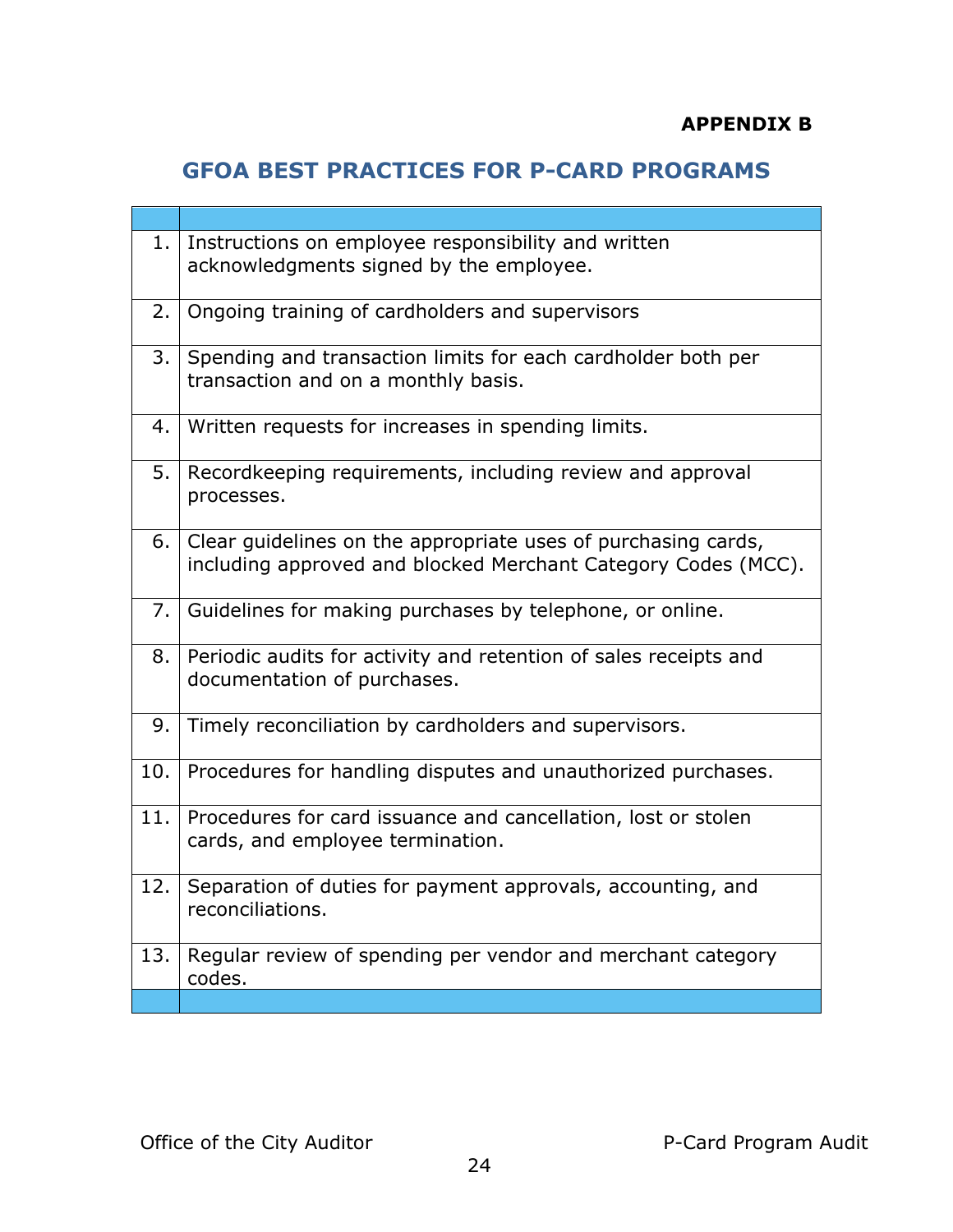### **MANAGEMENT RESPONSE**

<span id="page-27-0"></span>

| Rec<br>No. | <b>Recommendations</b>                                                                                                                                                                                                                                                                                                                                                                                                                                                                                                                                                                                                                                                                                                                                                                                                                                                                                                                                                                                                                                                                                                                                                                                                                                                                        | <b>Lead</b><br><b>Department</b> | <b>Agree/Partially</b><br><b>Agree/Do Not</b><br><b>Agree</b> | <b>Estimated</b><br><b>Implementation</b><br><b>Date</b> |
|------------|-----------------------------------------------------------------------------------------------------------------------------------------------------------------------------------------------------------------------------------------------------------------------------------------------------------------------------------------------------------------------------------------------------------------------------------------------------------------------------------------------------------------------------------------------------------------------------------------------------------------------------------------------------------------------------------------------------------------------------------------------------------------------------------------------------------------------------------------------------------------------------------------------------------------------------------------------------------------------------------------------------------------------------------------------------------------------------------------------------------------------------------------------------------------------------------------------------------------------------------------------------------------------------------------------|----------------------------------|---------------------------------------------------------------|----------------------------------------------------------|
| 1.         | Ensure that the City's P-Card Policy Manual is revised to address the<br>policy weaknesses identified in this report. The revised policy<br>should, at a minimum, accomplish the following:<br>a. Establish clear criteria departments must meet to justify the<br>need for additional p-cards.<br>b. Require that all p-card purchases be pre-authorized by no less<br>than the next level supervisor.<br>c. Require all potential cardholders to attend p-card training<br>before receiving a p-card, and require employees with p-card<br>violations and their supervisors to attend p-card refresher<br>training.<br>d. Ensure proper separation of duties for the authorizing,<br>purchasing, and recording/reconciling functions.<br>e. Establish clear, unequivocal guidance on prohibited practices,<br>and their associated consequences.<br>Require that cardholders reconcile p-card activity at least<br>monthly. Supervisors should review reconciliations.<br>g. Establish clear guidance on the use of public funds for non-<br>travel-related purchases of food and refreshments. Generally,<br>purchases of food and refreshments for regular staff<br>meetings, "business" breakfast and lunch meetings between<br>employees are not appropriate, and should be prohibited. | Finance<br>Department            | Agree                                                         | 12/31/2017                                               |
| 2.         | Develop a system for capturing relevant, measurable data, such as<br>p-card violations and p-card utilization to assist management in<br>addressing program deficiencies, as needed.                                                                                                                                                                                                                                                                                                                                                                                                                                                                                                                                                                                                                                                                                                                                                                                                                                                                                                                                                                                                                                                                                                          | Finance<br>Department            | Agree                                                         | 12/31/2017                                               |